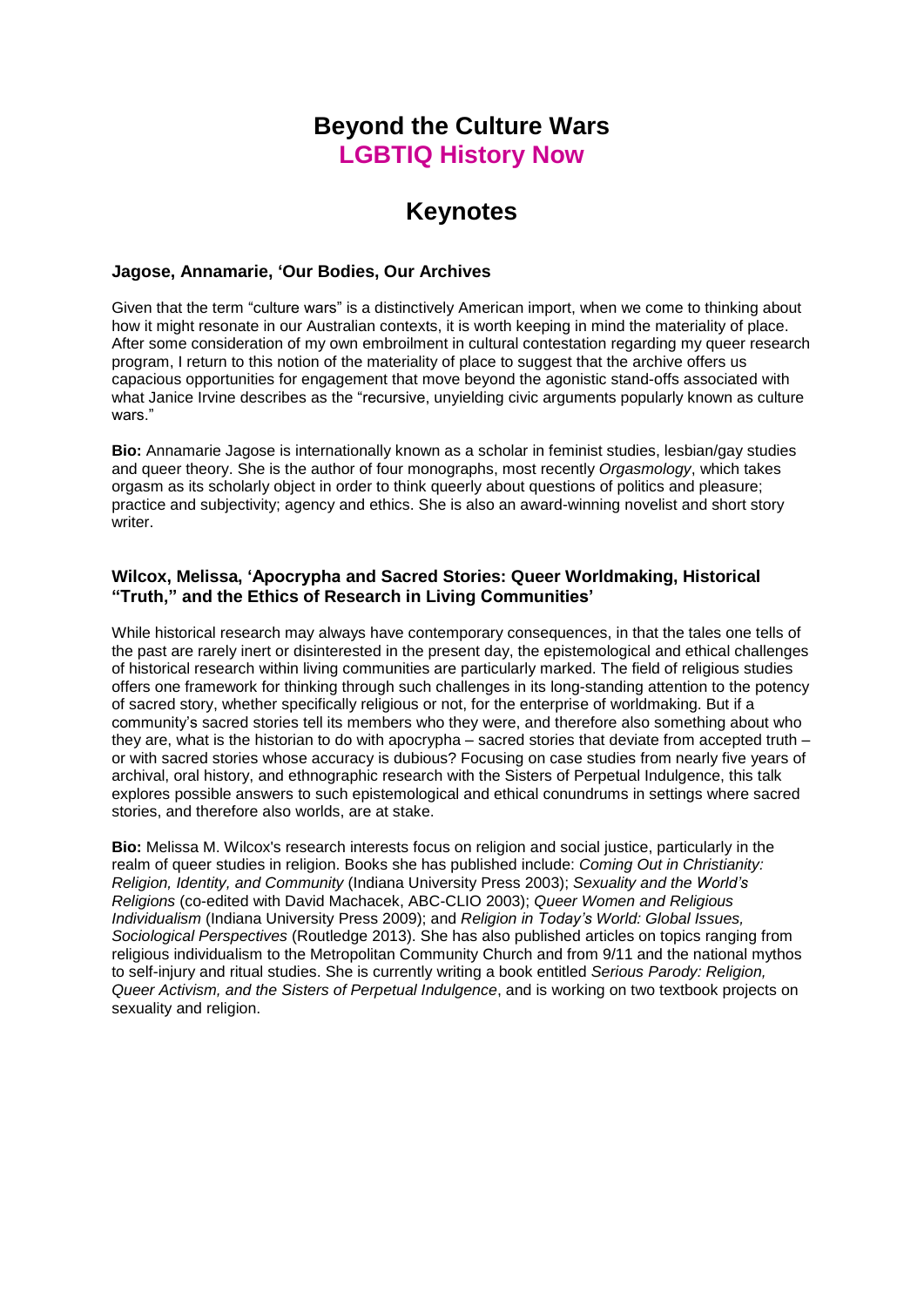# **Abstracts**

## **Ahrens, Bree, 'Between Indomie and You: Sexualised Statehood and Queerphobia in Indonesia'**

In February 2016, a campus gender and sexuality discussion group in Jakarta unknowingly sparked a series of sustained attacks on LGBT communities from across the political spectrum. National ministers released statements on topics ranging from the potential for instant noodles to induce homosexuality in children, to the "proxy international warfare" being conducted through LGBT groups. As queers in their communities were targeted and LGBT service providers laid low, the primary response from LGBT organisations was to keep quiet and ride it out. This paper provides an account of contemporary state discourses of sexuality in Indonesia in the context of state legitimisation and broader attacks on the left and questions the possibilities for resistance to such attacks across class, gender, and ethnic difference.

**Bio:** Bree is a PhD candidate at La Trobe University, writing on the emergence of domestic workers' unions in Indonesia.

## **Allshorn, Geoff, 'Science Fiction and GLBTIQ Futurism: "It's Life, Jim, but Not as We Know It!"'**

Science fiction is a collection of literary, media, creative and populist art forms which enjoy great public appeal. For centuries, science fiction has been a genre replete with queer sensitivities and themes, including representations of alienation, diversity and gender fluidity. Literary science fiction boasts an impressive collection of stories which challenge traditional understandings of biology and the human condition. Conversely, it is possibly no coincidence that another form of the genre – media science fiction – probably enjoys greater mass popularity but displays a more timid approach to genuine diversity. The 2016 Star Trek movie serves as one example, wherein a fifty-year franchise finally 'outs' a gay character as one of its continuing protagonists; while examination of the franchise reveals a shameful historical treatment of GLBTIQ characters and issues, and suggests that the 2016 'outing' may simply be an example of queer-baiting. What defines genuinely 'queer' science fiction and how might its forms vary from other expressions of difference and diversity within the genre? How might GLBTIQ people contribute to science fiction as an example of positively influencing popular culture?

**Bio:** Geoff Allshorn is a former school teacher who has been a regular speaker at the AHH conferences in recent years. He has also been involved in a variety of LGBTI and HIV/AIDS groups, and a past leader of two local science fiction clubs. He is undertaking PhD research at La Trobe University, where he is studying, 'A Social History of HIV/AIDS in Melbourne During the Crisis Years 1981 - 1997'.

#### **Arneil, Chris, 'Preserving Gaywaves at the National Film and Sound Archive'**

In the 1970s, when community radio was in its infancy, Sydney's 2SER took a risk and put a program called Gaywaves on air. The program, heard weekly for more than 25 years, illustrated various aspects of the gay liberation movement in the Australian context through interviews with community representatives, coverage of events such as HIV/AIDS rallies and Mardi Gras festivals, music, talkback, news, current affairs reports and even two radio dramas. Gaywaves was run by a passionate group of volunteers including Dietmar Hollman, who joined the team in 1985 and worked on the program for more than 15 years as a presenter and producer. Hollman donated his collection of Gaywaves recordings, posters, photographs and other documentation to the NFSA in 2009, and before he passed away in August 2012 he chose to support the NFSA with a bequest. This bequest allowed the NFSA to develop a program that aimed to digitise and curate the Gaywaves collection alongside all other LGBTIQ-related radio holdings, in addition to actively acquiring contemporary and retrospective LGBTIQ-related radio from around Australia.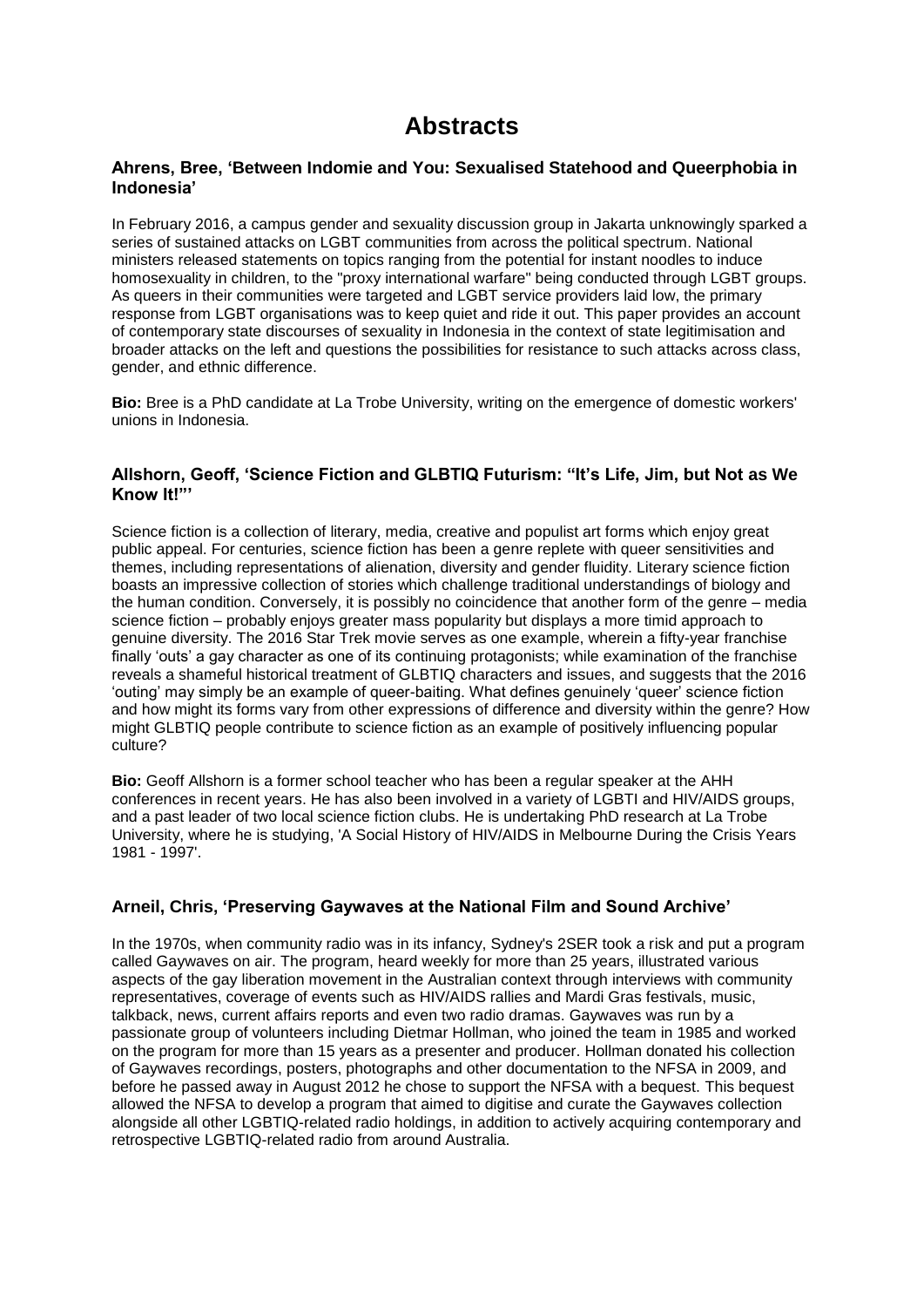**Bio:** Chris Arneil has been an archivist at the National Film and Sound Archive since 2010, where he has worked across the recorded sound and broadcast curatorial areas. He has previously tutored in Media & Communications at the University of Canberra.

# **Barnett, Michael, 'A 21-Year Journey from the Closet to Outspoken Community Activist'**

In 1995 I was a closeted 26 year-old Jew. Over the next 21 years I blasted the closet door off its hinges, confronted antiquated attitudes within the Jewish community in Melbourne and questioned what it meant to have a religious identity. My ongoing involvement with social, support and advocacy group Aleph Melbourne, eight-years as on-air announcer at JOY Melbourne, maintaining a rich historical archive and hosting a variety of blogs and online forums all helped me hone the skills I needed to challenge, uncover and slam those who obstructed the smooth and transparent passage of equality for LGBTIQ people. They also made it relatively simple for me to make a 20-year documentary of Aleph Melbourne, spanning its inception and major achievements. No level of religious dogma is an obstacle to me as community activist, having gone head-to-head with a fundamentalist Christian minister in SBS series "Living With The Enemy", engineering a same-sex kiss that went viral as a peaceful protest against a wall of Jihadi protesters at the 2012 Global Atheist Convention or pulling the strings to get the Executive Council of Australian Jewry to publicly distance themselves from a "respected" rabbi with a penchant for homophobic rantings.

**Bio:** I was born in Melbourne in 1969 to English-speaking immigrant parents of Eastern European Jewish tradition. I attended a combination of government and Jewish day schools, attended an orthodox synagogue with my family in Doncaster and was a member of the Jewish scout troop. At the age of 26 I broke open the closet doors and accepted myself as a gay man, embarking on a journey that would set me up to be a controversial activist. Combining my skills as a photographer, radio announcer, blogger and computer geek I propelled myself head-first into fighting for equal rights for LGBTIQ people, combating youth suicide and challenging religious oppression and influence in government. I also found myself heading up a social, support and advocacy group for queer Jews in Melbourne. I did this to raise awareness of the marginalisation and vilification we faced from within the Jewish community, along with wanting to provide a safe space and a voice for this sub-community.

# **Bird, Frances, 'Singing Out? Identity in an LGBTQI Choir Post Marriage Equality'**

'Lesbian' and 'gay' choruses have been around for forty years, emerging in the time of gay and second wave feminist liberation, but much has changed over that period. Choruses positioned themselves as being part of, and of themselves, a significant social movement. What is it about 'singing out' in a time of predominantly neo-liberal, assimilationist politic that has continued the cultural phenomenon of the LGBTQ choir? Is there still a space and desire for difference in a time of sameness-seeking? My PhD research focuses on Wellington's mixed voice choir 'The Glamaphones.' The choir, now five years old, evolved from a gay men's choir. It provides the site of a mixed-gender community space to examine collective 'rainbow' identity construction and performance; the role of sexuality, pleasure and the erotic in a mixed group; how the choir produces and performs transgression and assimilation and its impact on the wider Wellington community.

**Bio:** Frances Bird, based in Wellington, New Zealand, is a PhD candidate at the Australian Research Centre in Sex, Health and Society at Melbourne's La Trobe University. She has worked across New Zealand, Ireland, the UK, the Pacific and Asia in sexuality and sexual and reproductive health and rights related sectors. Frances has sung in three queer choirs; and has no intention of getting married.

# **Brown, Jax Jacki, 'Cripping Queer Spaces and Activism: Contemporary Queer Disability Activism and the Disruptive Potential of the Queer Disabled Body'**

This presentation fits into the theme 'activism, social policy and community organization' and seeks to answer the question 'how can we live well when the terms of our existence are being questioned?' through a queer crip lens.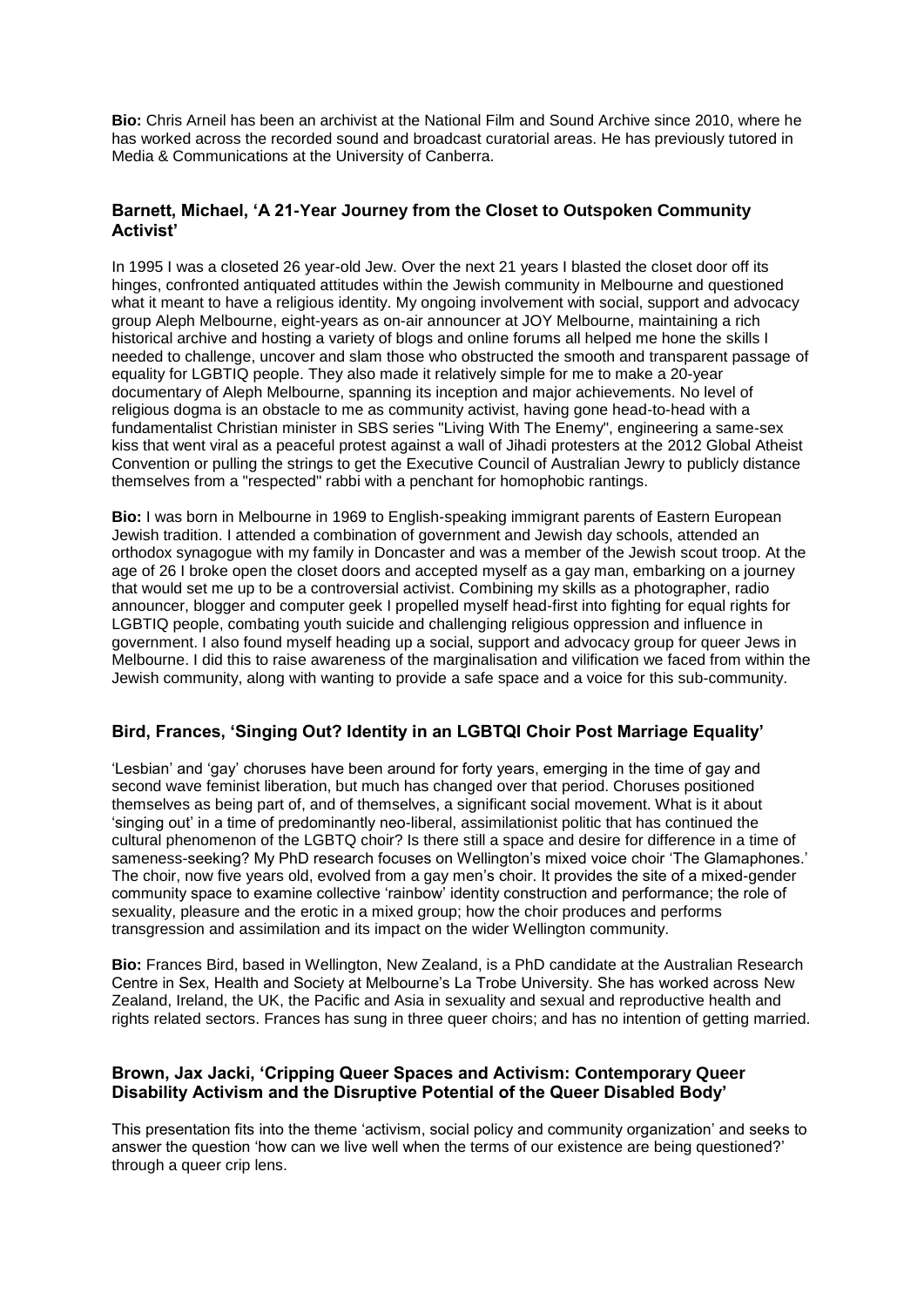"Cripping spins mainstream representations or practices to reveal able-bodied assumptions and exclusionary effects. Both queering and cripping expose the arbitrary delineation between normal and defective and the negative social ramifications of attempts to homogenize humanity." ~ Carrie Sandahl ~

Queer disabled people are marginalised within disability and LGBTIQ rights movements, however many of us are very active in both as well as being engaged in the particular intersection of queer crip activism. This presentation will investigate: What is queer crip activism? What are some contemporary queer crip activist issues? In what ways are the very 'terms of our existence being questioned'? What are queer crip creative activist responses? How does engaging with the disability rights and LGBTIQ rights movements enable us to 'live well' with resilience and resistance? This presentation will explore current queer crip activism within an Australian context and the creative ways queer crip activists are using the disruptive potential of the queer disabled body.

**Bio:** Jax Jacki Brown is a disability & LGBTI activist, writer, spoken-word performer, public speaker, disability sexuality educator and workshop designer and facilitator. She is a graduate of Southern Cross University with a Bachelor of Arts in Cultural Studies and Communication, where she focused on disability and LGBTI studies. Jax's public speaking work is extensive, she has provided guest lectures on disability rights for the University of Melbourne, Victoria University and frequently presents at conferences. Jax runs workshops on disability and sexuality for university departments and organisations. Her written work has been published on websites such as Junkee, Daily Life, The Feminist Observer, Writers Victoria, ABC's Ramp Up and in print for *Archer Magazine: The Australian Journal for Sexual Diversity*, *Queer Disability Anthology* (2015) and *Doing It: Women Tell the Truth About Great Sex* (2016).

# **Burge, Michael, 'LGBT Labour's Lost: A case for Shakespeare's Transgender Players'**

Twenty-first century LGBTIQ are expected to believe we played no part whatsoever in the performing arts before Oscar Wilde; that cross-dressing was the role of ʻgood sports' who did it because someone had to; and that drag performers were pantomime dames, not early evidence of transgenderism. Yet despite the rise of Puritanism in 16th century England, with its negative focus on players and playhouses, attempts were made by cross-dressing performers to become visible to mainstream audiences during the ʻPuritan vs Playhouse' culture war. In 1611, one of the world's first early-modern theatre reviews suggested belief was totally suspended by a male actor playing a heroine in Shakespeare's Othello. Months later, Moll Cutpurse was tried for performing onstage dressed as a man. Using the works of Shakespeare and collating the minimal evidence as a means to inspire further research and debate, I aim to show how easy it is to make room for a popular transgender woman within an Elizabethan playhouse, and why she left almost no trace. Aliases, gender dysphoria, cross-dressing, bisexuality, homosexuality and performing have always gone hand in hand, and apart from sharing the stage when cisgender women finally got public support for bursting onto the stage in the 1660s, in 400 years not much has changed behind the scenes. So what do we stand to lose unless we stay onstage despite the rise of neo-puritanism?

**Bio:** Michael Burge is a journalist, community historian and LGBTIQ equality activist. His first book Questionable Deeds: Making a stand for equal love was selected for the 2016 Brisbane Writers Festival and tells how he stood against government, the legal system and a discriminatory family to defend his place as next of kin to his deceased partner Jono, and contributed to changing Australia's de-facto law in the process. Michael is a graduate of Australia's National Institute of Dramatic Art and his latest publication *Merely Players: Acting like Shakespeare really matters* is the result of more than a decade's research into the Elizabethan and Jacobean playhouse and the ongoing mysteries surrounding the men who created the female roles of William Shakespeare. Michael is a writer of fiction and plays; his work has been published by Intermedia, United News & Media, Fairfax Media, News Corporation and Gay Star News, and he's part of the team that edits and writes for Margo Kingston's NoFibs.com.au.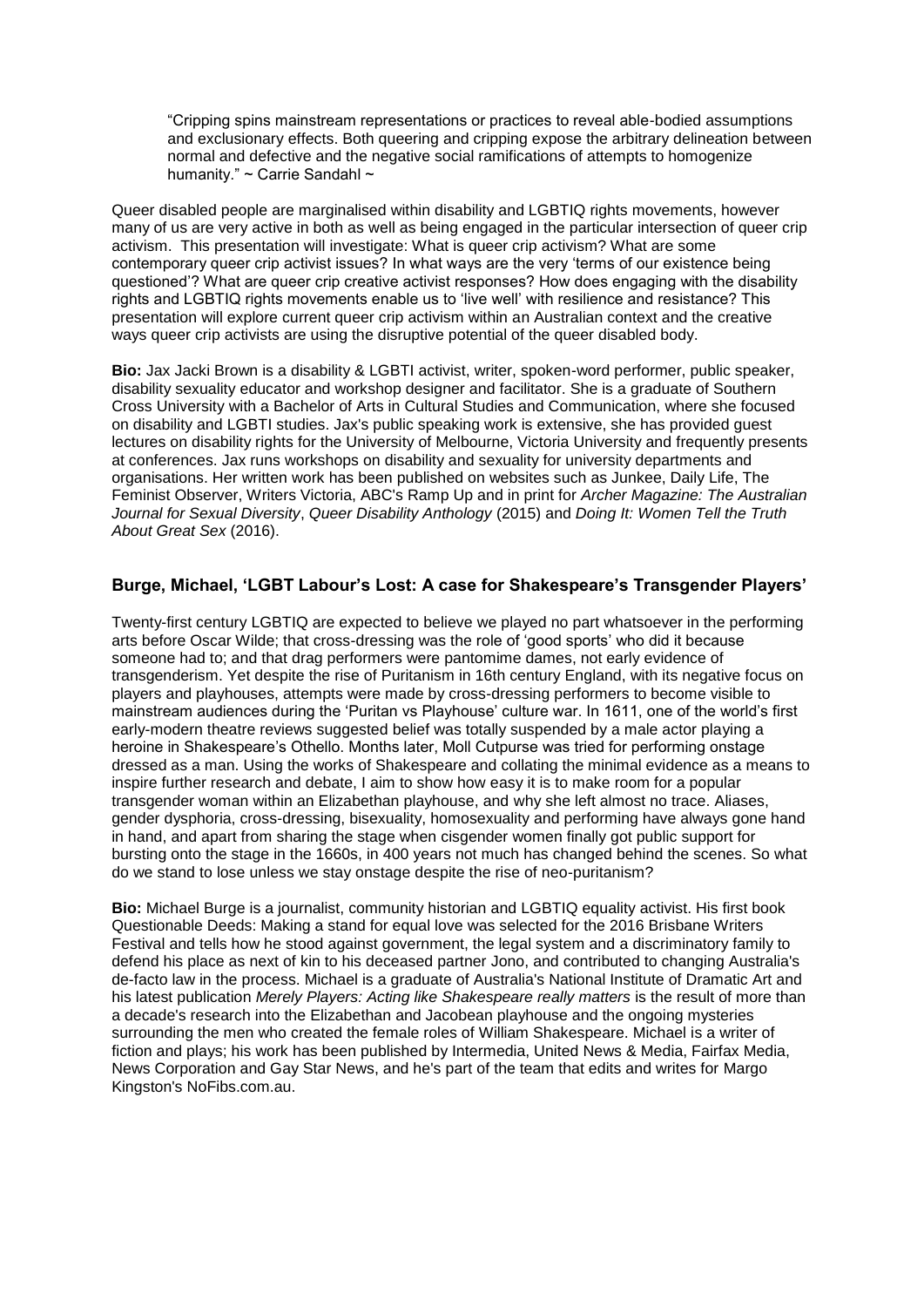# **Calder, Bill, 'Pink Ink'**

The late 20th century was a golden era for Australian gay magazines and newspapers: more than five million copies of publications were printed annually at its peak, with revenues approaching eight million dollars a year. Yet there was not even a leaflet before 1969 because homosexuals did not dare to publish in the climate of active oppression. Growing liberal attitudes within sections of broader society, and, at a practical level, reform of censorship laws made lesbian and gay publishing possible. Inspired by events in America, the tapping of typewriters on a few sheets of paper lifted the veil of secrecy around homosexuality. The first publications were often gestetnered newsletters or smudgy porn sold in brown paper bags, but a vibrant array of voices was soon heard. Yet before there was gay media, how did lesbians and gay men communicate in order to protect themselves from an oppressive world; meet and build community; and discover ways to live.

**Bio:** For nearly two decades Bill Calder edited and published Australian gay newspapers and magazines, including Melbourne's *Brother Sister* in the 1990s, and more recently Bnews. Previously he was the senior news journalist at *The Melbourne Times*. His recent book *Pink Ink: The Golden Era for Gay and Lesbian Magazines*, published by Cambridge Scholars Publishing is based on his recently completed PhD researching the history of gay and lesbian publications in Australia. His current project investigates how gay and lesbian people communicated in Australia before they had any media.

#### **Chapman, Rachel, 'Exploring Gender Development in the Early Years and the Impact of Early Childhood Education on How Children Understand Gender'**

Gender, sex and sexuality are very different concepts but it is common for people to mix them up. A strong societal taboo has developed around them. My research has unpacked what gender is (a societal construct that is associated with a number of behavioural traits), when 'gendered' behaviours develop (from as young as 2-3 years old) and what the pressures and bias for/against certain behaviours do to children. My conference paper would outline the research that I have conducted, some of the findings from my Honours research (there were some obvious impacts on the children), some of the findings from my PhD research (educators seem very confused and uncertain about how to work with children about gender and what gender means). I would also discuss the common misconception that a child who displays unusual gendered behaviours must be homosexual when research has found there to be no proven link, and look at society's fear of homosexuality and how this links with their rigid enforcement of gender roles in young children.

**Bio:** Rachel Chapman is a lecturer in early childhood education at RMIT University. She has also lectured in early childhood education at a university in China. She has been a practitioner in a range of preschools and childcare settings. She is currently completing a PhD on early childhood educators' understanding of gender and how this impacts on young children's emerging gender identities. Her research, *A case study of gendered play in kindergartens: How early childhood educators' perceptions of gender influence children's play*, has been published in *Early Child Development and Care*, a peer-reviewed international journal.

# **Chetcuti, Joseph, 'Sydney's First Gay Mardi Gras: Obstacles to a Narrative'**

These days, Sydney's first gay Mardi Gras is a hotly contested narrative even among 78ers. We have squabbled over the nature of the event, the number of revellers who took part, the impact bar patrons had on the event and whether there were as many women as there were men. We have been strongly critical of the NSW Police Force but we have conveniently closed our eyes to our breaches of the police permit. We have passed over the failure of the police to act against these breaches. We have ignored reports of their general 'pleasant demeanour' at Taylor Square. We have argued over the role played out by the GSG and why, since the twentieth anniversary celebrations of Sydney's first gay Mardi Gras, the GSG has taken on a higher profile even if in 1978 it gave the cold-shoulder to Ron Austin's proposal for a street party. The questions go on and on. No narrative of Sydney's first gay Mardi is without its challenges. This paper looks at five of these challenges: (i) the problem of definition and terminology, (ii) the all too obvious difficulty of contextualising the event, (iii) the risk of conflation, (iv) the problem of failing and false memories, and (v) the 'preconceptions' and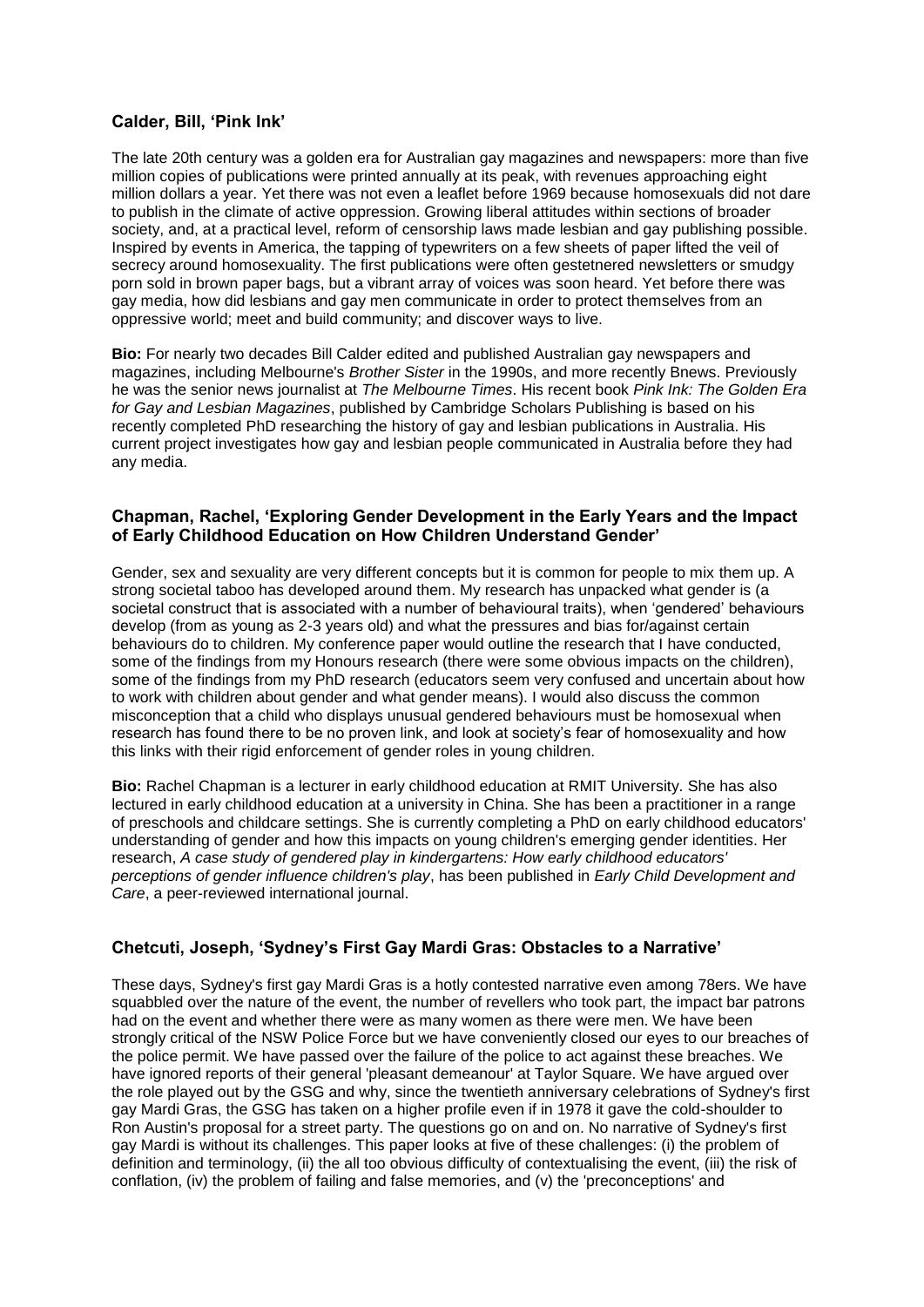'predispositions' of participants who may willingly or otherwise construct an event in their own image or in the image of their 'tribe' ... and were there not many 'tribes' among us during the 1970s!

**Bio:** Joseph Carmel Chetcuti is a Barrister and Solicitor in the State of Victoria. He has appeared before various courts and tribunals and has works in several areas including migration, family law and criminal law, and probate law. He is also a registered migration agent. Chetcuti was appointed lecturer at Philip Institute of Technology, Footscray Institute of Technology and the Institute of Catholic Educatiion. *Il-Ktieb Roża: Dnub, Diżordni u Delitt?* (*The Pink Book: A Sin, Disorder and Crime?*) (1997), the first book on homosexuality in the Maltese language, attracted wide media coverage and criticism from Malta's conservatives; arguably, it set off the gay movement in Malta. *Queer Mediterranean Memories: Penetrating the Secret History and Silence of Gay and Lesbian Disguise in the Maltese Archipelago* (2009), the first book in English on homosexuality in Malta, also drew the ire of Malta's then Roman Catholic archbishop, Gozo's Roman Catholic bishop and the then conservative Minister of Education. In the book, Chetcuti 'outed' Malta's first saint as a homosexual. Chetcuti is a long-time gay activist and a 78er. He is currently working on a book on Sydney's first gay Mardi Gras, in which he challenges that event's dominant narrative of goodies and baddies.

# **Copland, Simon, 'Beyond the Culture Wars: The Sex Paradox'**

Queer oppression has been attributed to many factors — fear of the other, religious doctrine and fanaticism, and to a culture that promotes homosexuality above all other sexual identifiers. This paper posits however that at its heart queer oppression is caused by a contradiction inherent within capitalism; what this author calls the "sex paradox". The birth of capitalism brought significant sexual freedom. Removed from the bounds of family ties young people were able to gain economic freedom, and explore new forms of relationships. Yet these freedoms also threatened the status of the nuclear family; an institution that is fundamental for the reproduction and nurturing of the working class, and in turn for capitalism itself. Herein lies the contradiction. Capitalism sits in an uneasy balance; the system creating new sexual freedoms but then being forced to repress these freedoms so they do not threaten the system itself. This paper will explore this "sex paradox" through a Marxist lens, locating queer oppression within the material over the cultural. It will track this contradiction through the history of capitalism, providing an explanation for centuries of sexual oppression. This provides a unique perspective, giving us a new framework to think about our history, movement and our future.

**Bio:** Simon Copland is a freelance writer, working in sex, culture and politics. He is a fortnightly columnist for SBS Sexuality and is currently working on his first book entitled *Sexy Capitalism*, investigating the links between sex, families and capitalism. In his spare time he is a rugby union fan, gym goer and David Bowie fanatic. He tweets @SimonCopland, Facebooks @SimonCoplandWriter and blogs at [http://simoncopland.com.](http://simoncopland.com/)

# **Davison, Kate, 'Homosexuality, Communism and Psychiatry: the Unusual Case of Dr. Neil McConaghy'**

Between 1962-1973, Dr. Neil McConaghy built an internationally recognised career as the leading Australian practitioner of aversion therapy in the treatment of homosexuality. He published the results of his clinical research and practice in international journals and was on the speaker panel at the American Psychiatric Association conference in 1970 when gay liberation activists disrupted proceedings. McConaghy considered himself a Marxist and kept close association with confirmed Communists. He also situated himself in the middle ranges of the Kinsey scale. Most interestingly, he developed his interest in using behaviour modification to "help" homosexual men and women after being inspired by the work of Czechoslovakian psychiatrist, Dr Kurt Freund, a world pioneer in this method, and sympathiser with the social plight of the sexually oppressed. Using newly discovered material from McConaghy's personal archive, this paper will explore the professional, personal and political connections evident in his life and career.

**Bio:** Kate Davison is a PhD candidate in History at the University of Melbourne.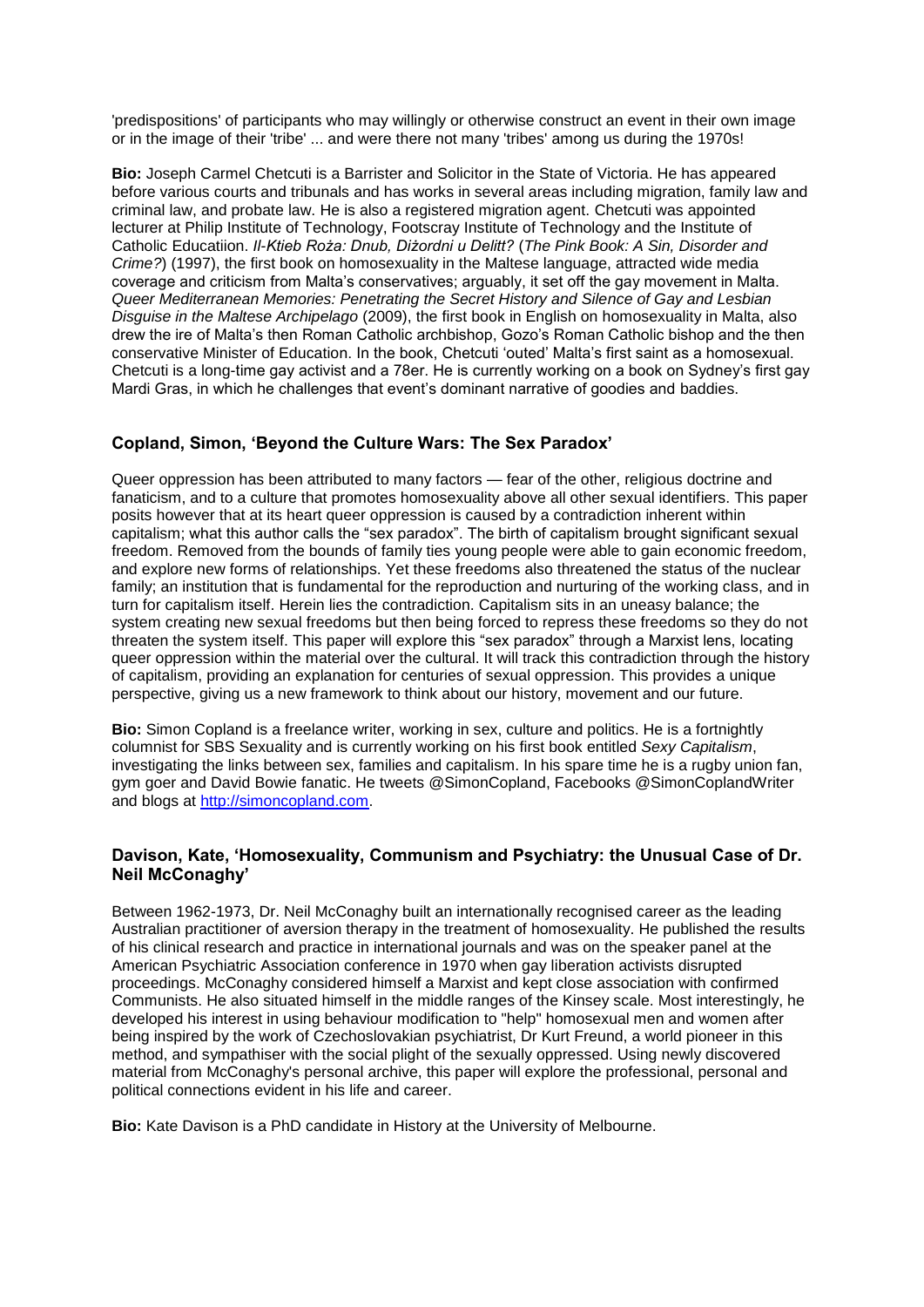# **Dawson, Jasmine (Jaz), 'Where Are the Intersex and Asexual Refugees?: Homonormativity in Refugee Scholarship and Activism'**

This paper is prompted by a simple question, where are the intersex and asexual refugees? Increasingly, international relations, migration studies, and refugee studies are populated with research investigating the way in which lesbian, gay, bisexual, transgender, and intersex (LGBTI)/queer asylum applicants are having their claims adjudicated. However, upon closer examination, it is clear that the vast majority of these explorations are focussed primarily on sexual orientation and, to a lesser degree, gender diverse applicants. Intersex claims are given mere cursory comment, and asexual applicants are missing entirely. This paper argues that a truly queer approach to refugee advocacy and research, whilst acknowledging the inherently and deeply anti-queer process that is seeking asylum, is one that thoughtfully considers the claims, or potential for claims, of intersex and asexual applicants. The increasingly entrenched 'Difference-Stigma-Shame-Harm' (DSSH) model of credibility assessment in LGBTI asylum claims will be analysed as an example of homonormativity in refugee advocacy, research, and guidance. Ultimately, this paper will argue that there is theoretical potential to incorporate intersex and asexual claims, arguably to the benefit of all queer claims.

**Bio:** Jaz is undertaking a PhD at the University of Melbourne through the Melbourne Social Equity Institute. Her research focusses on queer international relations, norm implementation, and queer refugee law. In 2017 Jaz will be undertaking a research fellowship at Vrije Universiteit Amsterdam in the Migration and Diversity Centre. Jaz is the Secretary of Kaleidoscope Human Rights Foundation, a not-for- profit organisation committed to promoting and protecting the human rights of lesbian, bisexual, transgender and intersex people in Asia and the Pacific. Previously, Jaz achieved First Class Honours with Dean's Commendation for Excellence at the University of Queensland under the supervision of Dr. Phil Orchard. She completed her undergraduate degree in International Relations at La Trobe University.

# **Drysdale, Kerryn, 'The Stories We Tell: Or, How Sydney's Drag King Scene Died and Came Back to Life'**

For over a decade, drag king performances – a subcultural phenomenon where women (and other gender diverse individuals) consciously perform masculinity – were a regular feature on the lesbian social circuit in Sydney, Australia. Established within a longer tradition of queer performance culture, drag king events also functioned as a site for a range of periphery practices and experiences that cohered as a localized scene. This series of events between 2002 and 2012 provided social meaning within a distinct cultural practice. But while participants may have been initially drawn to the scene's charged particularity, in the end they had to confront its passing. In this paper, I analyse the interactive narratives between thirteen research participants in a series of focus group discussions, revealing the movement by which a contemporary social moment becomes layered with historical investment. By turning attention to the scene's capacity for affective storytelling, I demonstrate how they are simultaneously animated and historicised, facilitating and reflecting material and immaterial dimensions that comply with the precise historical juncture that enable them to emerge. In offering the perspective of a scene ethnographically captured in the moment of its demise, I argue that, contrary to the ephemerality that is often thought to characterise the experience of LGBTIQ everyday encounters, scenes are brought to life by the stories retrospectively told about them.

**Bio:** Kerryn Drysdale submitted her PhD in 2016 and is a casual lecturer in the Department of Gender and Cultural Studies at the University of Sydney. Her interests lie at the intersection of feminism, cultural studies and queer theory, and her passion is in the documentation and preservation of otherwise ephemeral LBGTIQ social spaces. Her doctoral research examines the Sydney drag king scene, with a specific focus on the intersection between individual and collective forms of participation and investments that cohere around drag king practices, establishing it as an intelligible cultural phenomenon.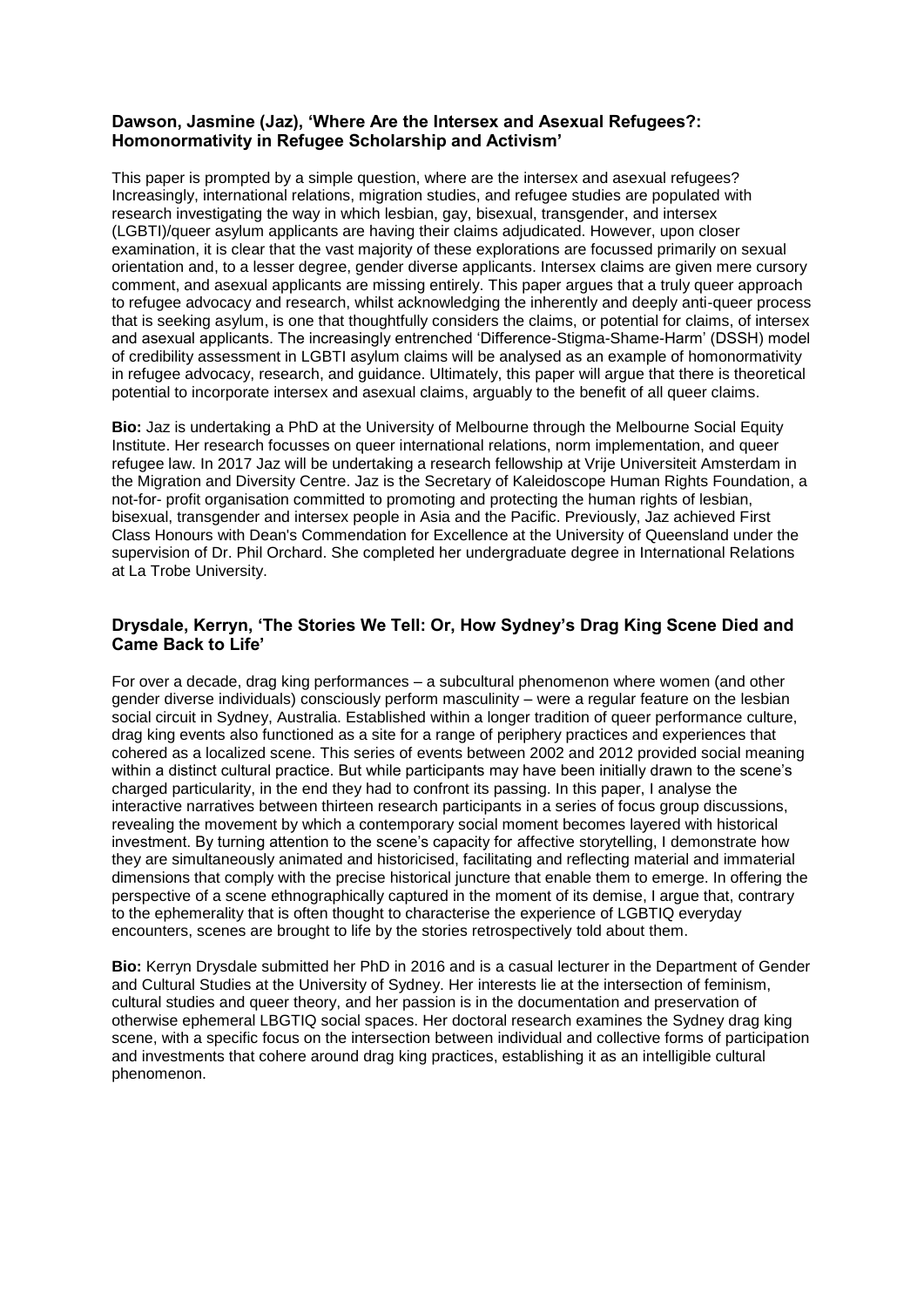# **Duke, Steve, 'Gay Culture in Early Modern Melbourne, 1895-1930'**

The aim of this paper is to outline the results of research into the Gay Culture of the early Modern period in the Melbourne area using the newspaper accounts stored on the National Library of Australia's Trove website. The paper will discuss the aspects of gay culture as revealed by an initial investigation of the Vienna Café Incident of 22 September 1908. It is the author's contention that this incident has led to the discovery of many aspects of the then gay world in Melbourne that have been hidden to the 21st century. The various filters depriving us of our understanding of the gay culture in Melbourne between 1895 and 1930 are basically five in number. These are Elapsed time viz. 108 years. The desire by gay folk to cover their tracks due to the illegality and societal censure of their activities. The desire by their relatives to have nothing that would denigrate the memory of their deceased family members. The paucity of sources and the fact that we no longer share the same ideas on homosexuality. As there is a lot of material the discussion will be confined to what we have learnt through an exploration of the Vienna Café Incident; much more has been found than just this incident but the Vienna Café was the key to this information.

**Bio:** Steve Duke BA FRGS is a member of ALGA and a researcher there. He holds a degree in Jewish Studies and is a Fellow of the Royal Geographical Society. He was a Co-Founder of Melbourne Queer Nation and the Flag Society of Australia. He is active in the Melbourne gay community. His next research project is an attempt to find evidence of a proto-community among gay ex-military after World War Two.

# **Faulkner, Heather, 'Raging Against the Machine'**

Transmedia storytelling is a radical strategy well-suited to the telling, recording and continuation of LGBTIQ histories. As the name suggests, it occupies the spaces in between conventional storytelling modes, relying on a compilation of singular narratives across platforms to create a synergistic organism that defies the extinguishing efforts of systems of power. The use of transmedia storytelling is perhaps the greatest weapon against systems of erasure that the LGBTIQ community can harness. The recent, "A Matter of Time," transmedia project is one such example. "A Matter of Time Project" tracks the singular experiences of eight lesbian-identified Queenslanders across decades of a parochial, conservative and authoritarian climate of fear that was the Sunshine State, and investigates how these experiences have informed their identities today. The project has been exhibited as video installation at the Museum of Brisbane "Prejudice and Pride," and in documentary photography around Queensland, most notably at the Brisbane Powerhouse and the Gold Coast City Art Centre. The book, "North of the Border: Stories from the A Matter of Time Project," will published by UWAP (University of Western Australia Press) in September 2016. A documentary film is in early planning stages.

**Bio:** Dr. Heather Faulkner is a documentary/transmedia practitioner and researcher whose work explores the synergetic themes of identity, place and belonging. Her professional career as a photojournalist and award-winning picture editor has seen her work published broadly on an international scale. She has exhibited and published creative works nationally and internationally. Faulkner was born in Calgary, on the edge of the Canadian Rockies, and has lived in Asia and Eastern Europe before settling in Australia with her partner. She lectures in the Bachelor of Digital Media at QCA, Griffith University.

# **Fela, Geraldine, 'An Unlikely Ally': Re-considering the Role of Separatism in the Australian Gay Movement of the 70s**

The demise of the Australian LGBT movement of the 1970s has been with explained with variations of a 'fragmentation thesis'. This thesis, put forward by scholars such as Verity Burgmann, Sheila Jeffreys, Kate Jennings and Denise Thompson, argue that that the union between men and women in the social movements of the 1970s was, at its best, fragile and ultimately untenable; men and women could not work side by side and lesbian separatism was inevitable. Undeniably, lesbian feminist separatism was a political current that emerged within the gay and women's liberation movements of the 1970s. However, this paper challenges the inevitability of the split as well as the extent to which this politics permeated the movement. Working from the historical archive, this paper begins with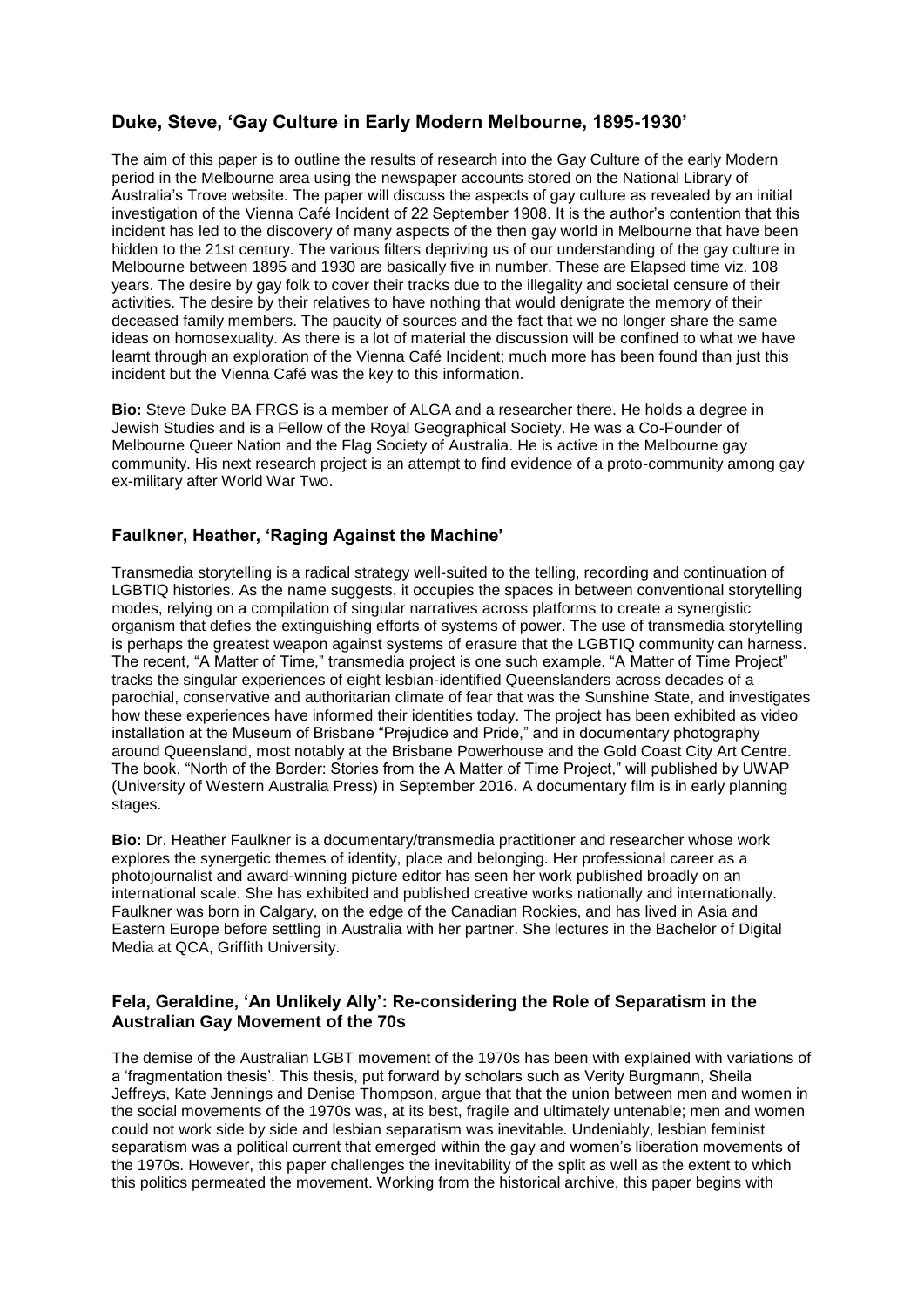CAMP (Campaign Against Moral Persecution) co-founder John Ware's protest at the 1973 Women's Commission Conference, a little known incident that challenges the coherence of the split between lesbians and gay men. By next considering the 1978 Mardi Gras in Sydney, this paper shows the 1970s to have been bookended by a politics of unity rather than separation. The 1978 Mardi Gras was organised to commemorate the Stonewall riots but also, significantly, to protest the visit of homophobic campaigner Mary Whitehouse and in this there are lessons around how we can respond to anti-LGBTIQ voices and culture wars. The 1978 Mardi Gras, perhaps the most radical and transformative moment in Australian LGBTIQ history, was a product of unity and solidarity between diverse sections of our community.

**Bio:** Geraldine Fela is a Bachelor of Philosophy (PhB) student at the Australian National University majoring in History and Arabic. In 2015 her research on the Australian gay liberation movement received the ANU's David Campbell prize and in 2016 her research was featured in the University of Edinburgh's Dangerous Women Project. Geraldine was highly commended in the 2016 international Undergraduate Awards and is a current member of the *ANU Undergraduate Research Journal*'s editorial team.

# **Finegan, Samuel, 'Race, and Taste and History Finally Overcome': Queerness, Camp and Productive Pain**

Camp is one of the most obvious manifestations of gay cultural production. Defined loosely around stylisation, artificiality, rejection of 'good' taste and a lack of seriousness, Camp has been read both as an apolitical crowd-pleaser in works like *The Birdcage* (1996), *Will & Grace* (1998-2006) and *Priscilla: Queen of the Desert* (1994) and as a threat to the sensible, reformed, 'just-like-us' homosexual central to respectability politics. Either harmless or embarrassing, in an age of gender fluidity and queer ascendency it can also seem old-fashioned: a hallmark of a fusty, marginal culture to be shrugged off alongside polari and closeted matinee idols. I argue for camp's continued relevance by reading camp as a practice that mines pain. Touching on a diverse set of cultural products including the films of Jack Smith and Gregg Araki, Tony Kushner's *Angels in America* and FX's *American Horror Story* I will link camp cultural production's particular charge with lived or inherited oppression. Rather than apolitical or out-moded, camp remains a distinctly gay means of reading and producing as it must always recall the historical silence, marginality and persecution that shaped and birthed it.

**Bio:** Samuel Finegan was awarded his PhD by the Queensland University of Technology in 2014. The thesis, 'Broken Gates and Leaky Graves', was nominated for an Outstanding Thesis Award. His published work can be found in *TEXT*, *Aeternum* and *Transnational Literature*.

## **Gardiner, Bernard, 'Is Queensland the Canary in the Mine of Neo-liberal Competitive Tending with Lessons for the Rest of Australia's HIV Response, or is Queensland Just Different?'**

The HIV response in Queensland has always been complicated by the use of homosexuality as a political wedge. Despite National HIV Strategies acknowledging key affected populations as essential partners in the response, the inclusion of the Queensland LGBTI communities has not had consistent bipartisan support. The Australian Research Council funded Living Positive in Queensland Study (LPQ) based at the University of Queensland School of Public Health has been collecting qualitative 'lived experience' data with PLHIV in regional Queensland during a particularly volatile period involving defunding of two of the three of the LPQ partner organisations, the Queensland AIDS Council and Positive Directions (Anglicare). After a change of government partial funding was restored to QuAC. In effect, this is a natural experiment for tracking the impact of funding changes across time on the quality of life of HIV long-term survivors residing outside the State capital. This paper will outline the key milestones in the Queensland HIV response and reflect on the drivers of politicisation that undermines community building and sustained strategy implementation. The paper addresses the question, is Queensland the canary in the mine of neo-liberal competitive tending processes with lessons for the rest of Australia, or is Queensland just different?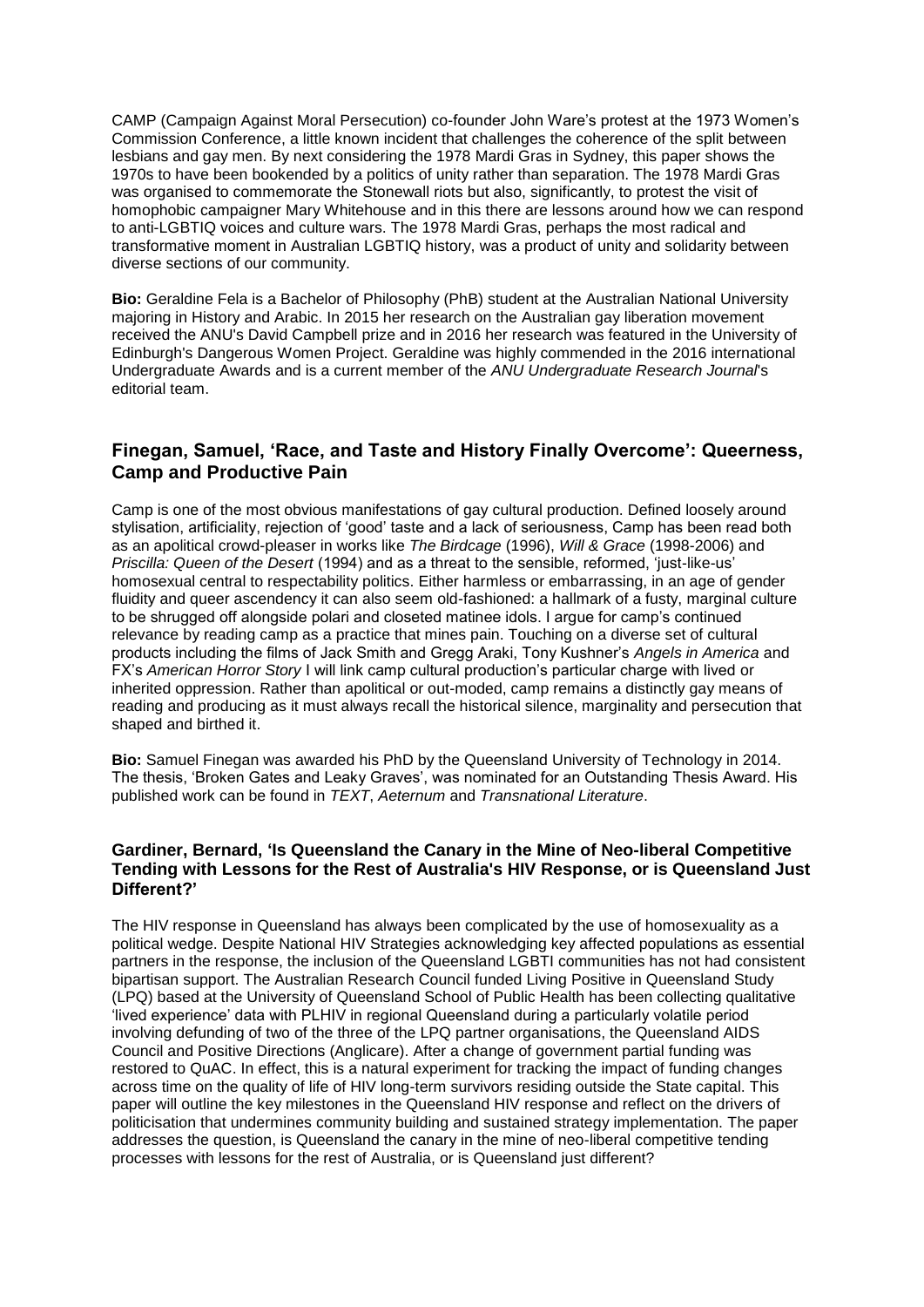**Bio:** Bernard Gardiner is a PhD candidate at the University of Queensland School of Public Health, and the Central Queensland representative on the Board of the Queensland AIDS Council. He is a former General Manager of VAC/GMHC who also spent more than 12 years based in Bangkok and Geneva leading the International Federation of Red Cross and Red Crescent response to HIV. Since returning to Australia, he has undertaken HIV related community development and evaluation work in PNG and Africa, and tutored in the Masters in Health Promotion program at University of the Sunshine Coast.

## **Gardiner, Jamie, 'From Insult to Engagement: Attempting Police–LGBTI liaison from 1981 to 2000'**

Following Victoria's repeal of anti-gay laws in 1981 police continued to prosecute gay men as if nothing had changed. As President of the Gay Legal Rights Coalition (formerly Homosexual Law Reform Coalition) I sought to have the police made aware of the law, and proposed a meeting with Victoria Police to improve relations. The terse brush-off from the Chief Commissioner presaged a long struggle. I describe the several stop-start attempts at police–gay liaison, with varying degrees of success, over nearly two decades, until in 1999/2000 a genuine engagement, with the crucial involvement of the Equal Opportunity Commission, began a new phase in the story.

**Bio:** Jamie Gardiner was president of the Homosexual Law Reform Coalition in the late 1970s, and of its successor the Gay Legal Rights Coalition after law reform, through the 1980s. He was a Member of the Victorian Equal Opportunity and Human Rights Commission from 2000 to 2009, and sat on the Attorney-General's LGBTI Advisory Committee and the Health Ministerial Advisory Committee in that period. He is now a director of the Human Rights Law Centre, a member of Law Institute of Victoria committee on human rights, Secretary of the Victorian ALP's LGBTI Affairs policy committee, and a Member of the Victorian Government's LGBTI Taskforce. He took part in the homosexual law reform panel at the 2014 AHHC, and spoke at the 2015 AHHC on the failure of the Victorian police and courts to accept that the laws had changed on 1 March 1981. He first attempted to engage the police in dialogue in that year.

#### **Hogg, Ali, 'Stand up for your rights! The fight for marriage equality since 2004'**

August marks 12 years since the Howard government amended the marriage act to discriminate against LGBTI people. As the convener of the Melbourne branch of the activist marriage equality group, Equal Love, I would like to talk about the history of the campaign from 2004 until now, and how the protests have played a major role in helping turn public opinion around from a minority to a majority support for marriage equality. Furthermore, the ongoing campaign has helped keep marriage equality an issue that politicians can't ignore, and now we see a majority of parliamentarians speak in favour of equality, even though we still haven't been granted the right to marry. I will pinpoint the major turning points in the campaign and discuss what lessons we can learn from previous civil rights struggles and what we can and can't apply to the movement for marriage equality today. It would also be an opportunity to discuss how the campaign for marriage equality has helped highlight other LGBTI rights issues and how it has created a new layer of young activists who are prepared to fight for their rights. Studies at Latrobe have shown that many people who have been to a marriage equality rally have felt more included and have gained confidence from the act going to protests.

**Bio:** Ali Hogg is a Melbourne-based LGBTI activist and the convener of the campaign group for marriage equality, Equal Love. She is also a member of Socialist Alternative. She has been campaigning for marriage equality since 2004 and has been a part of organising mass street demonstrations that have helped shape public opinion and make marriage equality the mainstream issue that it is today.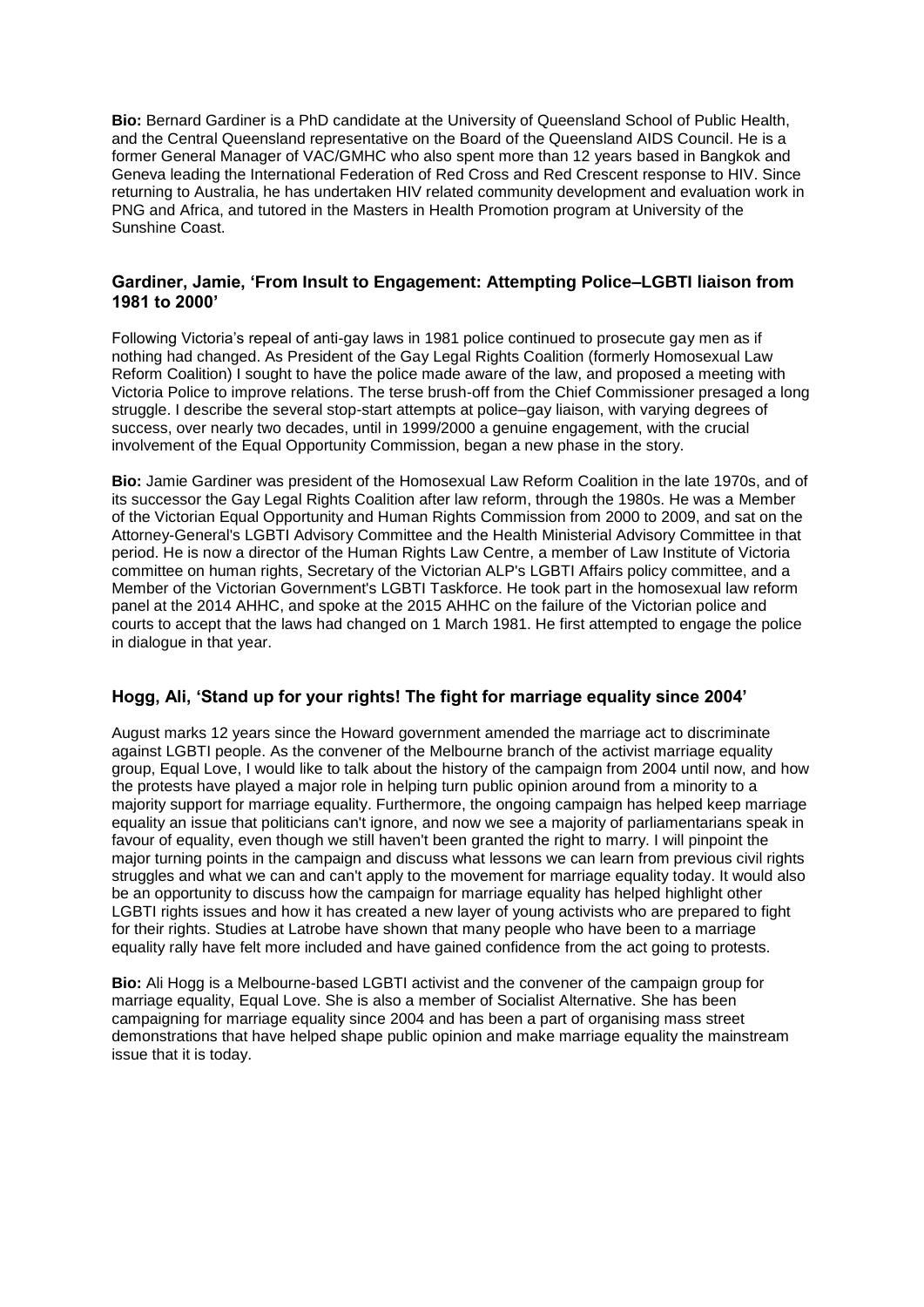# **Horsley, Philomena, 'The Queer Campus: When the Past Meets the Present'**

In the 1970s and early 1980s, many Universities hosted active Gay Lib/GaySoc collectives. Groups such as Monash GaySoc were small but energetic contributors in the push for gay and lesbian rights. The Victorian campus groups supported each other, staging collective events such as the sit-in at the University of Melbourne to protest the expulsion of a gay student from his residential college. Forty years later, student activism and University responses to their LGBTIQ students and staff have evolved. ALLY campus networks exist across Australia; Vice Chancellors are asked to take strong stands on LGBTIQ issues, such as the attacks on the Safe Schools program. In this paper I reflect on my experiences as a student activist in the 1970s, drawing on personal journals and archives to recollect the lived experience of those volatile times. I contrast these memories with my recent role as the author of La Trobe University's pending 5-year LGBTI Strategy. In the context of the conservatives' current mobilisation against the 'gay agenda', I discuss ways in which the past meets the present: what shapes some current University-based responses to the divisive politics of prejudice and fear, and what is the cost for those (re)living this conflict.

**Bio:** Philomena is a Research Fellow and Senior Trainer at Gay and Lesbian Health Victoria, La Trobe University, and an Honorary Senior Research Fellow and lecturer at the University of Melbourne. In the 1970s and 1980s she was active in a range of Gay Liberation and Women's Liberation groups, including campus groups, and was the National Women's Officer for the Australian Union of Students in 1981. Since then she has been engaged in a range of health and community organisations covering issues of gender, sexuality and sexual health, gender-based violence, disability and HIV/AIDS. She is a medical anthropologist with particular interests in medical practice and mortality, and the ethics of research involving marginalised populations.

# **Houseman, Dahni, 'A Brief History of Policing and LGBTI Communities in Victoria: 1981 to the Current Day'**

Without advocacy and a desire for a relationship change in any organisation, especially a policing organisation, is incredibly difficult. These may also be seen as the push pull factors. Unless the pull of community and the push of police is aligned, the relationship will struggle to work. From decriminalisation of homosexual acts in 1981 to the raising of the rainbow flag outside police headquarters in Melbourne in 2016, the relationship between police and the LGBTI community has shifted greatly. It hasn't all been plain sailing and although the pull from community has been a relative constant, the push from within police has ebbed and flowed. As Victoria Police has matured as an organisation there has been an ever increasing capacity to identify what has been and is still missing in the relationship with the community and importantly to act on this. To push for change. The internal and external expectations are increasingly aligning. There is still a way to go, but we have learnt that you can't wait for the relationship between police and the community to form of its own accord. For the relationship to work police need to do two things: walk the walk and talk the talk.

**Bio:** Dahni began working with Victoria Police in late 2015, as the Community Portfolio Manager for the Lesbian, Gay, Bisexual, Transgender and Intersex (LGBTI) and Seniors Portfolios. Since joining Victoria Police, Dahni has been working with her colleagues to continue raising the profile of the LGBTI portfolio, and further improve the relationship between Victoria Police and LGBTI community members, both internal and external to the organisation. This work includes organising the largest police contingent to date to march in Pride March, the raising of the rainbow flag outside of the Victoria Police Centre for the first time on IDAHOBIT 2016 and rebranding the GLLO program from Gay and Lesbian Liaison Officers to LGBTI Liaison Officers to ensure the program is more inclusive and reflective of the breadth of people police engage with.

# **Kidd, Paul, and Gleason, Tyler, 'Gay Blood is Good Blood'?: Historicising the Gay Blood Ban**

The ban on gay and bisexual men donating blood in Australia has long been a contested area of health policy. Initially seen as an unjustified attack on the gay community at a time of great uncertainty about the origins of AIDS and the public scandal of the 'Queensland babies' case, the ban eventually became broadly accepted as a necessary part of the national response to HIV/AIDS. In recent years,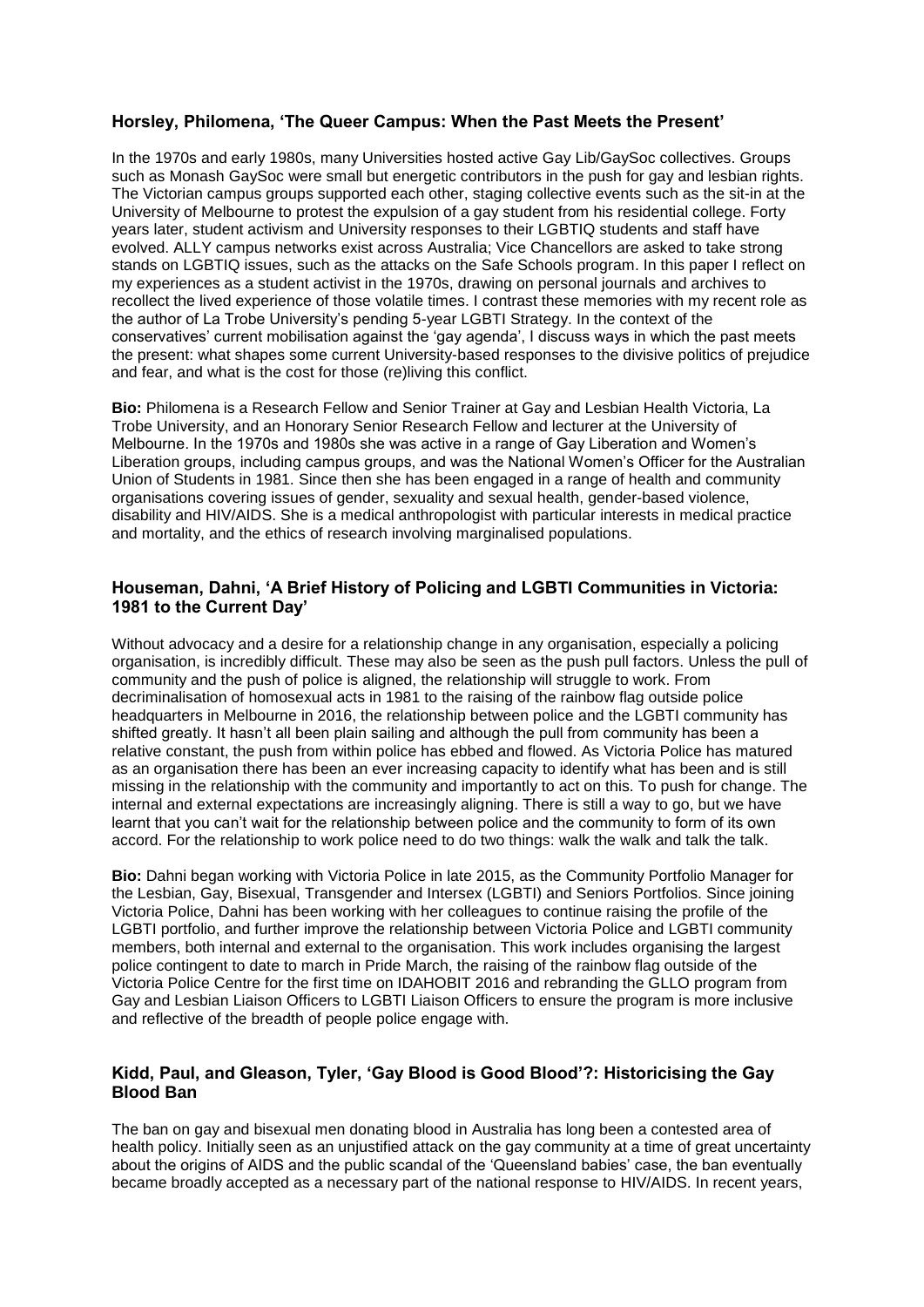there have been increasing calls for the ban to be lifted, supported by arguments that it constitutes an unjustified form of discrimination against gay men. This paper will examine the history of the Australian ban on blood donations from the 1980s to the present, and the ways in which the gay community has responded as the experience and understanding of HIV has evolved. It will critically discuss current calls for changing or lifting the ban from the perspectives of law, public health and HIV stigma.

**Bio:** Paul Kidd is an activist and writer with a particular interest in legal issues affecting people living with HIV and other blood borne diseases. He has been living with HIV for 30 years, during which time he has written and spoken extensively on the experience of living with HIV and issues affecting positive people. Paul was editor of the national publication *Positive Living* for five years; he has served on the Boards of the Victorian AIDS Council and Living Positive Victoria, of which he was President from 2009 to 2011. He founded the online HIV group OzPoz in 1996, and was a pioneer in using the internet to write about life with HIV. He is currently chair of the Victorian HIV Legal Working Group, is a member of the Victorian government LGBTI Taskforce Justice Working Group, a Director of Hepatitis Victoria, and is completing a degree in law.

**Bio:** Tyler is a recent Bachelor of Arts (Hons) graduate from the University of Melbourne, where his thesis examined the use of language and online spaces by gay men in mainland China. His research interests focus on China and span across histories of sexuality and gender, disease and epidemics, and material culture (notably mason jars). Currently a Research Assistant at the University of Melbourne's Centre for Contemporary Chinese Studies, Tyler has previously worked across publication and communication roles within the Australia-China Youth Association, and has lived and studied in China at Nanjing University. He also regularly volunteers at the Australian Lesbian and Gay Archives. Tweet him at @tylergleason.

#### **Knabe, Susan, 'Objects in the Queer-view Mirror: Recurring Queer Characters in Downton Abbey and Call the Midwife'**

In this paper I examine challenges that are posed by including ongoing LGBT storylines, plots, and characters in period dramatic series. Unlike Michele Aaron's designation of the "sweet queer-after," which seeks to identify the queerness of television retroactively, excavating a queer televisual past through the "rereading and reclaiming of classical television texts" (63), or period television dramas, such as Foyle's War, Gently, Endeavor, or Heartbeat, that introduce LGBTQ storylines or characters only to drop them within the space of one or two episodes (once the problem they present is resolved), my interest is in exploring a different kind of relationship between queerness, the past, and television. In this paper I look at the way that recurring LGBTQ characters and their attendant storylines are dealt with in period dramatic series, negotiating a disjuncture between current queer positive expectations around representation and the homophobia that was the norm during these periods (the 1910s and 20s, for Downton Abby, and the 1950s and early 60s for Call the Midwife). Recurring queer characters, particularly those in ensemble cast series, offer a more sustained and complex interrogation of the historical plight of LGBTQ individuals, yet their sympathetic representation often poses a challenge for series which strive for historical accuracy. The nostalgic appeal of these series, when coupled with the continued presence of LGBTQ characters, such as Under-butler Thomas Barrow (DA) and Nurse Patsy Mount (CTM), confronts diverse audiences with the possibility that the past may not have been as straight as they choose to remember, and possibly queerer than they wish to imagine.

**Bio:** Susan Knabe is currently the Associate Dean, Undergraduate Studies in the Faculty of Information and Media Studies at the University of Western Ontario. She is also jointly appointed as an Associate Professor in the Department of Women's Studies and Feminist Research and the Faculty of Information and Media Studies. She received her PhD in Critical and Cultural Studies from Macquarie University, Australia in 2007. Knabe's research interests include affect theory, especially in relation to sexuality and race; HIV/AIDS, cultural production, and cultural resistance; popular culture representations of young women's sexual and social dissidence. She supervises students in Women's Studies, Media Studies, and Health Information Science and teaches courses in feminist theory, queer theory, sexuality and the media and HIV/AIDS cultural production. Her recent publications include *Zero Patience* (for the Queer Film Classics series, 2011), "'Gambling with History': Queer Kinship and Cruel Optimism in Octavia Butler's *Kindred*", and "'Bash Back, Baby, Your Life Depends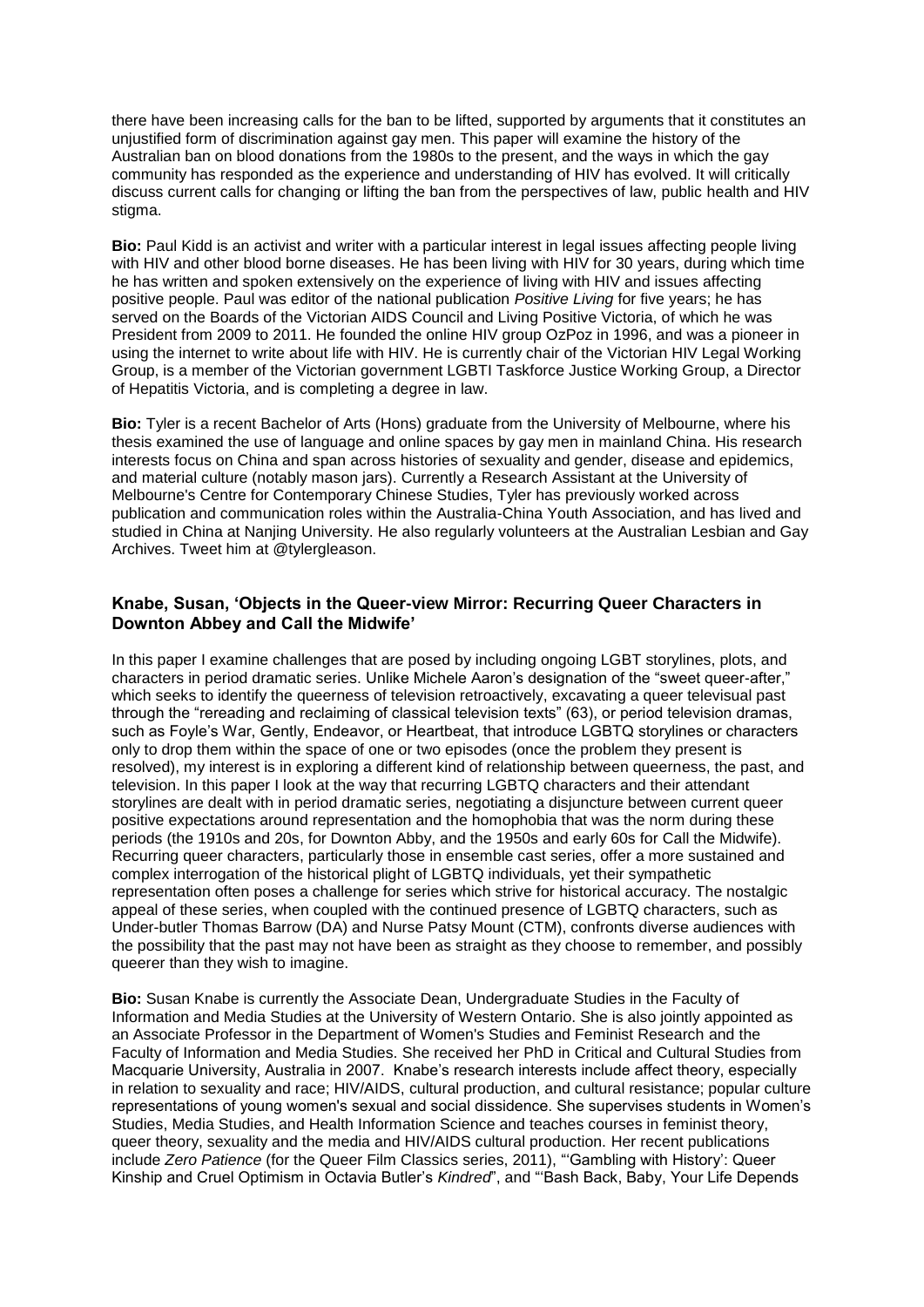on It!': Pedagogical Responses to Anti-Gay Violence in John Greyson's *The Making of 'Monsters'*, all co-authored with Wendy Pearson, with whom she also co-edited, in 2014, *Reverse Shots: Indigenous Film and Media in an International Context*. This collection contains her article, "Taking Pictures B(l)ack": Re-Presentation and the Work of Tracey Moffatt."

## **Lymn, Jessie, and Leah, Samantha, 'Collecting, Cataloguing and Display LGBTIQ History in Regional Areas'**

In September and November 2016, the Museum of the Riverina is showcasing an exhibition called We Are Here: Riverina LGBTIQ Stories. The exhibition began as a small foyer display for World Coming Out day, and has since evolved to be a large display running as part of the museums temporary exhibition schedule. The exhibition has also created a legacy project, known as the Riverina Rainbow Collection, in order to capture the experiences of members of the LGBTIQ community living in a regional location. This paper will explore the background to the project, describing the methodologies and approaches to collecting material, and then negotiating the parameters of exhibiting material. It will also explore the background investigations into the establishment of the Riverina Rainbow Collection, as we move toward creating a set of draft guidelines to address the specific needs of the collection.

**Bio:** Jessie Lymn is a Lecturer in the School of Information Studies at Charles Sturt University, Wagga Wagga Australia. Her current research considers non-normative material in collections, arguing for a consideration of non-linearity, disruption, and productive effects.

**Bio:** Samantha Leah is a historian based in Wagga Wagga, NSW. She has worked a broad range of history and heritage projects, and currently works for the Museum of the Riverina. She curated 'We Are Here: Riverina LGBTIQ Stories' in consultation with the local community. She is passionate about community engagement in museums, and loves the challenge, opportunity and autonomy of working in a regional location.

#### **Maher-Gale, Caitlin, 'Bursting at the seams: exploring the ties between queer space, clothing and literature'**

What are the links between the textures of literary text, clothing, and the closet? And how can the metaphor of the closet be examined to understand the public/private divide that impacts queer lives? There is an element of apprehension that is often overlooked in the process of queer people researching and writing about 'queer' texts. Navigating homophobic literature is often part of this process, as well as heteronormative classifications that sideline queer experiences. *Loaded*, Christos Tsiolkas's first novel that tracks a day in the life of a young, Greek-Australian man who identifies as queer, is a significant text in Australia's queer literary tradition. Discussing private and public space within *Loaded* and its film adaptation *Head On*, this paper will also examine how the public/private binary is interconnected with, and reproduced by, categorisation labels placed on queer texts. These labels can ignite the notion that queer sex is often regulated to, and only tolerated in, private space. In these conditions, how can we bring the clothes out of the closet to live well and write well?

**Bio:** Caitlin is a Melbourne-based activist, writer and cricketer. She is currently completing her Honours thesis at La Trobe University, focusing on liminality and desire in 18th century English literature.

#### **Marsh, Victor, 'Life Writing, Identity and the Politics of Spiritual Praxis'**

If Christopher Isherwood had come out as queer with the publication of Christopher and His Kind in 1976, then with the late-life publication of My Guru and His Disciple (1980) when he was 76, he staged what Christian de la Huerta would call a "coming out, spiritually"1. But few have picked up on the political repercussions of this spiritual testimonio. Judith Butler has written about how "the violence of exclusion narrows the categories by which subjects 'qualify' for full human status"2 and nowhere is that more evident in the conventional construction of queer folk as religious pariahs. Some queer folk, throwing the baby out with the bathwater, reject all forms of spiritual work as a waste of time,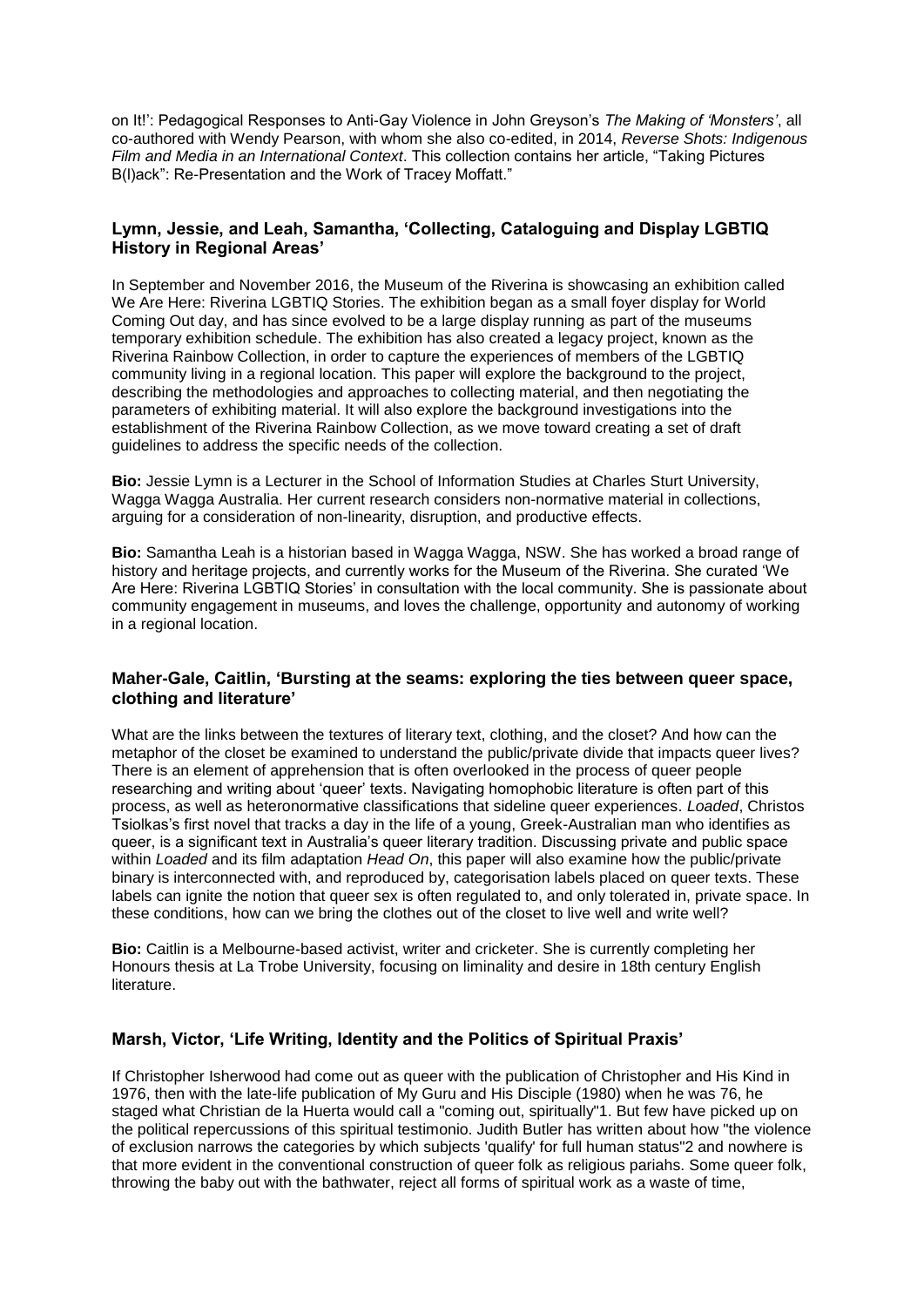collapsing them within the well-worn, conventional forms of religion that they identify, rightly, as the root source of homophobia. I believe the queer interrogation of hetero-normativity is a project still in process, with important implications into the future, and I propose that a new understanding of the possibility of a queer spirituality will emerge to carry that interrogation beyond the struggle for civil rights, marriage equality and so on—as important as these have been as litmus tests for 'liberation', at the social, philosophical and legal level. I propose that the liberation project will be directly addressing what might be framed as part of a different understanding of 'liberation', shifting the identification beyond the merely sexual, without in any way requiring the relinquishing of sexuality per se, in the continuing liberation of queer intelligence. As the hegemon commands the production of meaning, I propose a model of spiritual inquiry as interrogation, rather than a new set of prescriptive beliefs about human potential common in religious formulations.

**Bio:** After previous careers in theatre and television, Victor Marsh received his PhD at the age of 62, at the University of Queensland, with a dissertation titled 'The Journey of the Queer "I": Spirituality and subjectivity in some life narratives by gay men' .In 2010, he published a biographical study of the expat. British writer Christopher Isherwood (*Mr Isherwood Changes Trains*) that focuses on the writer's relationship with his guru, Swami Prabhavananda, in Hollywood California. In 2011, Marsh published *Speak Now: Australian Perspectives on Same-sex Marriage* with the Melbourne publisher, Clouds of Magellan, which carries a Foreword by Justice Michael Kirby. His memoir, *The Boy in the Yellow Dress* (2014), details some of Marsh's now 44-year apprenticeship with his own spiritual advisor, including a stint traveling and teaching meditation through a dozen countries in Asia and the Pacific.

# **Marshall, Daniel, Rasmussen, ML, Cover, R and Aggleton, P, 'Queer Generations: Theorising a Concept'**

Drawing on archival research in queer youth history in Australia, conducted as part of an ongoing study of belonging and sexual citizenship among gender and sexual minority youth, this paper will outline efforts to theorise the notion of "queer generations". Beginning with reflection on the utility of the concept, we will discuss how this idea can be deployed to think about difference across time, gender and sexuality. Considering queer generations in the context of the extant sexual citizenship literature we will reflect on how generational knowledges can stabilise queerness while also illustrating new critical insights.

**Bio:** Daniel Marshall is a Senior Lecturer in the Faculty of Arts and Education at Deakin University, Melbourne. He has held previous positions as a Research Fellow at the Australian Research Centre in Sex, Health and Society at La Trobe University, and as a Visiting Scholar at the Center for LGBTQ Studies (Graduate Center, City University of New York) and at the Weeks Centre for Social and Policy Research (London South Bank University). He is a former President of the Australian Lesbian and Gay Archives.

#### **McCann, Hannah, 'Perpetuating the Separatist Narrative: Imagining Women's Spaces from the 1970s to Today'**

This paper considers the changing understandings of feminist women's spaces in the West, from the 1970s to today, tracking some of the shifting political landscapes that have informed and shaped women's organising. This involves particular consideration of how and where narratives of separatism have been used, and how various political concerns over identity have informed the history of feminist women's spaces. Drawing on an archive of feminist writing from within both academic and popular realms, this paper investigates how separatist narratives have changed and evolved in response to various concerns of identity. This historical investigation includes an overview of challenges around race and the politics of difference, sexuality schisms, queer critiques, and developments in transgender theory. Here we find that while earlier accounts relied on essentialist notions of gender and discrete categorisations of "woman", a separatist narrative continues despite more recent logics which challenge rigid biological and linguistic determinations of gender. This paper calls for a reimagining of women's spaces that both confronts the need to take a multiplicity of identifications into account, and that critically interrogates the trend toward logics of fragmentation and individualism.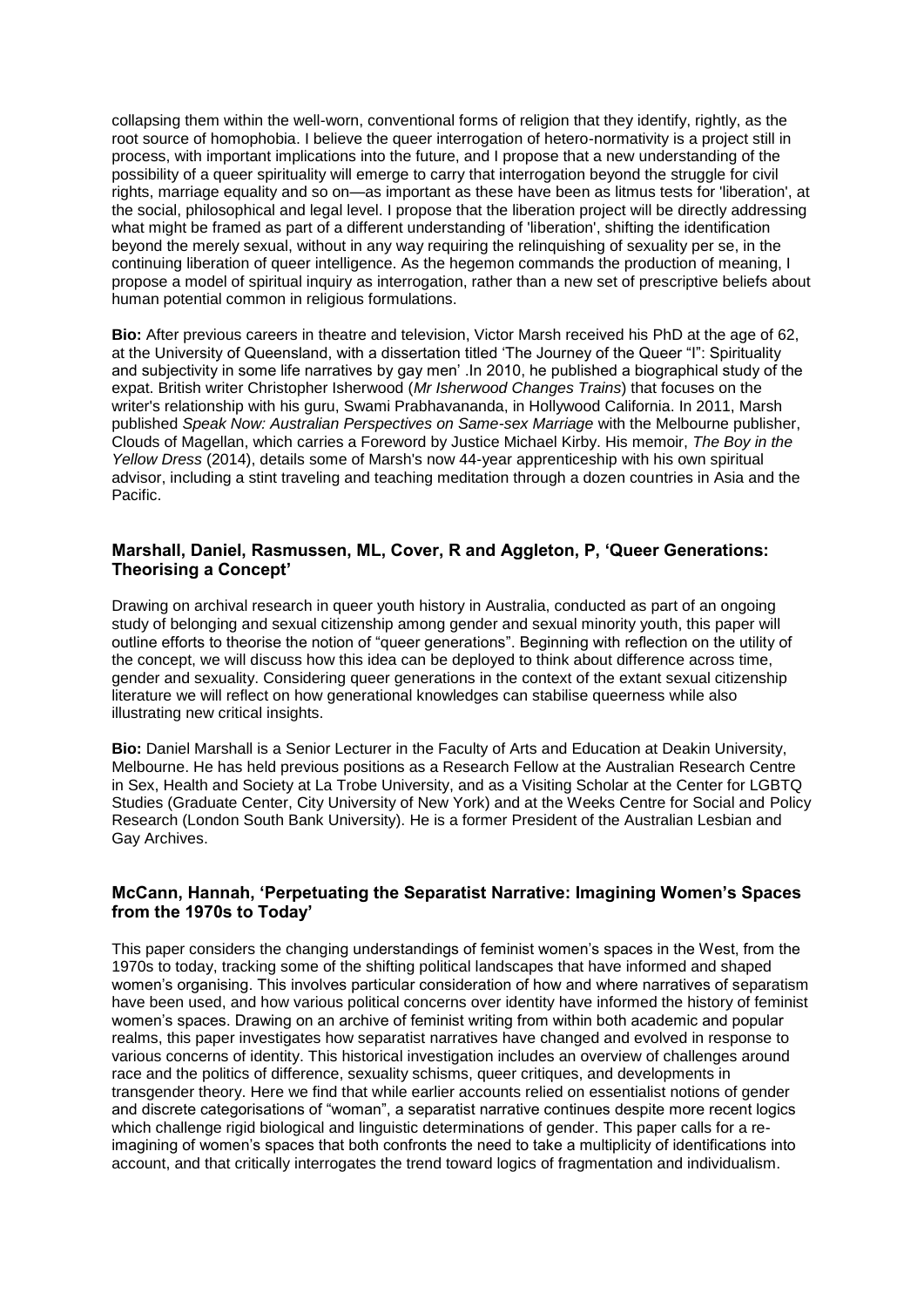Central to this is challenging those narratives which perpetuate ideas of separatism as a necessary or fundamental aspect of women's spaces.

**Bio:** Dr Hannah McCann is a lecturer in gender studies at the University of Melbourne. She completed her doctoral work as the Inaugural Gender Institute PhD Scholar at the Australian National University. Her research explores feminine gender presentation as represented in feminist discourse and in queer femme LGBTQ communities. She has published in the *Australian Humanities Review*, *Australian Feminist Studies*, *Writing from Below*, and on The Conversation, writing on topics including postfeminism, affect theory, queer femininity, and *Fifty Shades of Grey*. In 2015 her comic explainers *Judith Butler Explained with Cats* and *Foucault Explained with Hipsters* were exhibited in the German Historical Museum show "Homosexuality ies" in Berlin.

## **McKinnon, Scott**, **'I Used to Pretend I was Glinda the Good Witch': Gender and Desire in Cinematic Depictions of Gay Childhoods**

This paper explores cinematic representations of queer childhoods as found in the on screen memories of gay men. In a range of films, adult sexual identities are seen as already present in childhood. Looking back, gay male characters describe particular childhood behaviours as early evidence of being gay. Most commonly, these behaviours relate, not to nascent homosexual desires, but to nonconforming gender performance. Gay childhoods are far more likely to be represented by desire for the 'wrong', heavily gendered clothes and toys or by fandom for the 'wrong' cultural products than they are by growing romantic or sexual desires for the 'wrong' gender. This stands in stark contrast to the childhood memories of heterosexual male characters, in which budding desire for women is seen as a natural part of growing up. In the paper, I argue that these cinematic depictions of gay childhoods are emblematic of an ongoing discomfort with the possibility of queer desire among children. In the context of recent culture war battles, in which any knowledge of homosexuality is positioned as a threat to childhood innocence, I examine the sexual ideologies that have dominated representations of childhood on-screen.

**Bio:** Scott McKinnon is a researcher in the Urban Research Program at Western Sydney University. He has published in a diverse range of fields including histories and geographies of sexuality, cinema studies and disasters research. Scott is President of Sydney's Pride History Group and Vice President of Oral History NSW. His first book, *Gay Men at the Movies: Cinema, Memory and the History of Gay Male Community* has recently been published by Intellect Books.

#### **Moore, Katie, 'Contested grounds: women's festivals as radical feminist trajectories'**

Over the past thirty years developments in gender studies, queer theory, and feminism have lead to highly contested and divergent perspectives on the relationship between sex, gender, sexuality, embodiment, and desire. One of the primary social sites for these debates has been the ongoing conflicts over gendered and cultural meaning at women's festivals. Michigan Womyn's Music Festival spanned a forty year history, becoming the nexus for an inter-generational schism between a trans\* exclusionary feminism and gender affirmative activism. Accounts from this festival render this schism to be a hardened, divisive, and painful scene in which sentiments of betrayal monopolise the relationship between generations. However, a close analysis of historical accounts spanning this period reveal a far richer and more nuanced relationship between feminist and trans\*feminist agitation, particularly within the heritage of radical feminism. In this paper I draw upon this ethnographic evidence and compare it to the divergent historical accounts within this feminist heritage in order to trouble the history of this "intergenerational schism". Finally, I reflect upon this history in order to consider the applications of radical feminism within an intersectional politics that strive to decenter the institutional, racial, and cultural hegemonies within the politics of gender and sexuality.

**Bio:** Katie Moore is an honours student in Anthropology and Gender, Sexuality, and Diversity Studies departments at La Trobe University. Her thesis investigates women's festivals as sites of gendered and cultural tension. Her work specifically focuses upon the impact of a radical feminist political heritage in shaping their trajectories, dialogue, and outcomes and reflects upon the relationship between theory, feminist community building, and coalitional politics.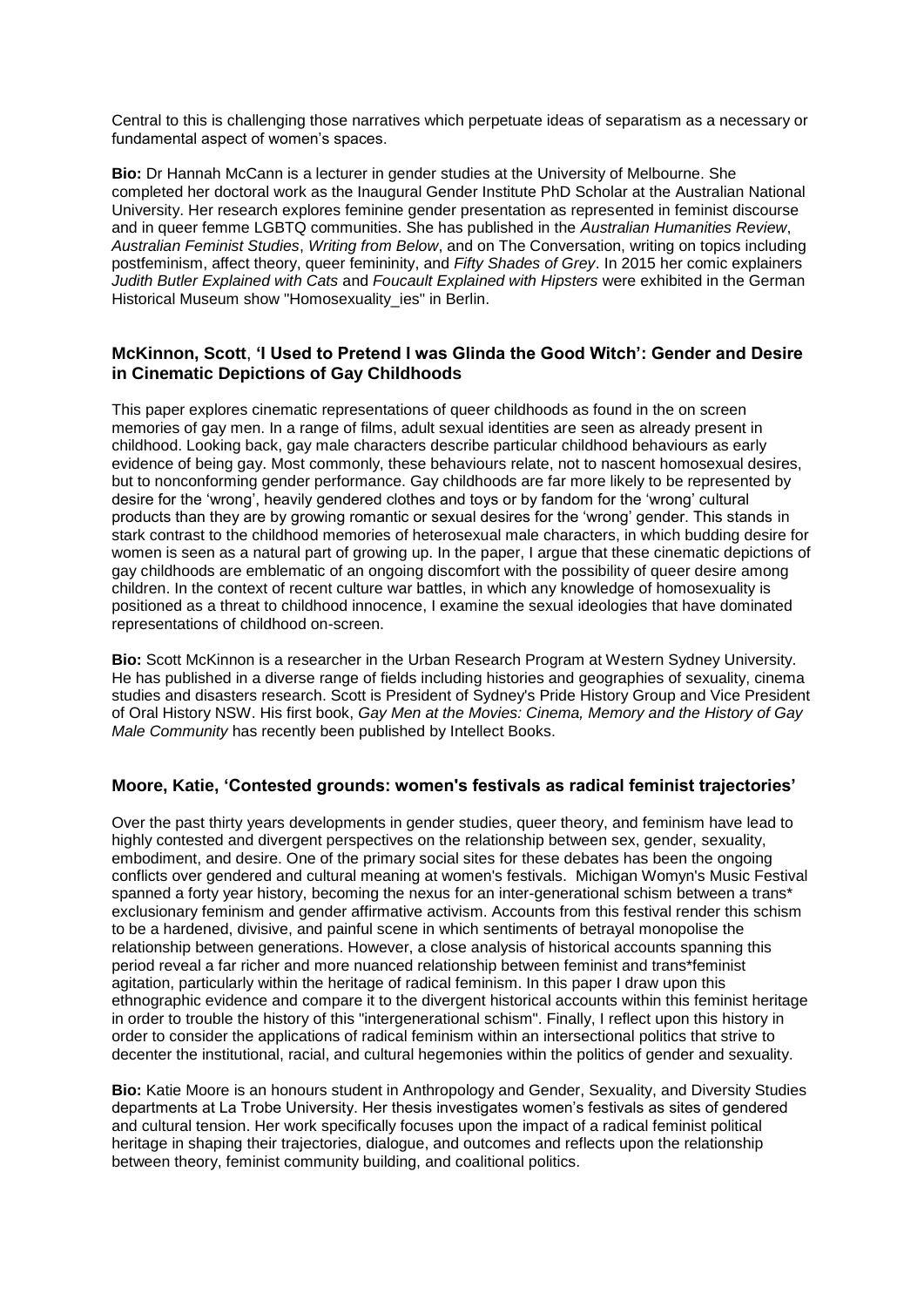# **Moore, Oliver, 'Writing Resistance: Queer Poetry as a Response to Trauma and Violence in America'**

Poetry has long been a key tool in responding to traumas, both private and public. Beginning with the recent nightclub shooting in Orlando, this paper will examine poetic responses to homophobic and queerphobic violence as a form of political work. The affective work done by poetic responses to trauma provides communities with a space for grief and closure. However, it is not limited to this, and as well as providing scope for resolution, poetry also opens up avenues for communication of a viable future, where the injustices mourned will no longer take place. The tension between optimism and pessimism in considerations of queer futurity is a long established area for exploration, and I draw here on the work of Lauren Berlant, José Esteban Muñoz and Jack Halberstam. From this, this paper looks to consider what kind of work can be done to move political work from the page to the streets, particularly in consideration of Chela Sandoval's "differential consciousness" form of resistance.

**Bio:** Oliver Moore is a PhD candidate in English Literature at the University of Sydney, looking at contemporary queer American political poetry, and examining poetics as a mode of political activism. They are an internationally published poet and convener of the Australian Queer Students Network (AQSN).

# **Murdoch, Wayne, 'Mr Irvine and the South Melbourne Push: A Lost Nineteenth Century Life'**

In February 1888 the manager of the St Kilda Branch of the Bank of Australasia, John Lempriere Irvine, was set upon by four members of the South Melbourne larrikin push in a darkened alley as he walked home from Young and Jackson's hotel. Was it a straight-forward robbery, or was he the victim of an organised gang of what would later be called "gay bashers"? While investigating the story behind the robbery I discovered what appears to be the earliest recorded use of the word "poofter" in Australia, insights into the workings of Melbourne's youth gangs in the 1880s, and the truly fascinating life of John Irvine, champion intercolonial rower, friend and associate of the powerful and wealthy in Marvellous Melbourne, and the son of one of Australia's pioneering female botanical collectors. This paper focuses on my quest to bring scattered pieces of information together in order to discover a lost nineteenth century life. I was able to assemble a remarkably detailed life story from snippets from newspapers, sporting archives, employment and business records, church chronicles, prison registers and trial briefs.

**Bio:** Wayne Murdoch has been interested in Melbourne's pre-World War Two homosexual history for over 25 years and has research, written and presented several papers, publications and history walks in between his day job as a university administrator. This year he graduated from the University of Melbourne with a PhD; his research was the male homosexual subculture of Melbourne during the interwar period. These days he works at La Trobe University's Bendigo campus, and lives on a forest block with the world's largest collection of kangaroos.

#### **Nicholas, Lucy, 'Non-Binary Gender Backlashes, Two Recent Historical Case Studies: Gender Neutral Childrearing and Safe Schools Coalition**

This paper will analyse the discourses drawn on in two recent phenomena concerning children and gender: the surge in popular interest in and concern around gender neutral childrearing until 2014, and more recently the backlash against the Safe Schools Coalition in Australia. How has popular and media discourse framed these two progressive phenomena that advocate for gender diversity and what are the so-called dangers they have identified? Similarities can be seen in the ways that fears were expressed about their corollaries through slippery slope reasoning regarding 'gender anarchy.' Secondly a parallel can be seen through 'real world' reasoning that either (a) appeals to the naturalness of binary gender or (b) capitulates to the dominant culture which is so entrenched in binary gender, 'natural' or not. This final reasoning often suggests that while the aims may be gallant, they will lead to more harm than benefit for the children involved because we live in such binary societies. It is possible to compare responses to this with other phenomena that have historically gained publicity for appealing to non-binary gender: Prince's rejection of gender; 'No Gender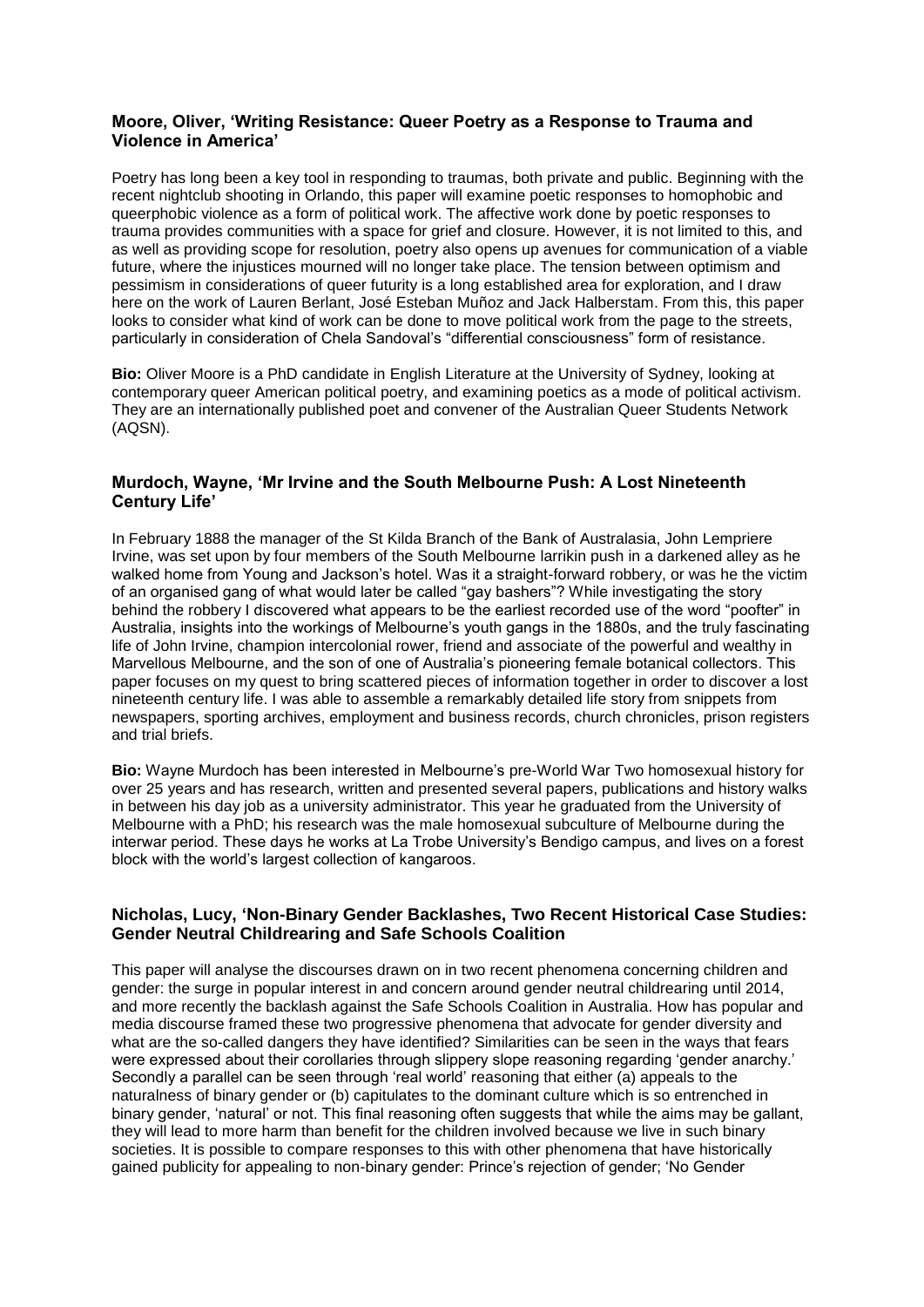December' which called for gender-free toys; and more recent pop stars embracing of non-binary gender and sexuality identifiers. Has the world been ready for non-binary gender, and is it ready now?

**Bio:** Lucy Nicholas is coordinator of Sociology at Swinburne University, Melbourne and director of Melbourne Gender, Queer and Feminist Research Network.

# **O'Hanlon, Clare, 'WESTANDPROUD: Challenging Dewey in Bohemian Melbourne; Reflections on LGBTIQ+ History Curated in Recent Library Exhibitions and Lessons for Librarianship'**

This paper reflects on the Bohemian Melbourne: Artist, Rebel, Hippie, Hipster? (State Library of Victoria, 2015) and Challenging Dewey: Classification and Equality (Melbourne Library Service, 2016) exhibitions and explores the lesbian, gay, bisexual, trans, intersex and queer (LGBTIQ) history that they represent with particular attention to the role of library professionals, from Barrett Reid to the Gay Librarians Group and Gay Library-workers Group of the 1970s. The exhibitions highlighted the role of librarians as agents of social change and the politics of librarianship and this paper draws on this history, as well as inspiration from the WESTANDPROUD LGBTIQ project (RMIT University and Hobsons Bay Libraries), to propose ways for librarians to challenge homophobia, biphobia, transphobia and intersexphobia by facilitating access to more inclusive collections, and also connecting local LGBTIQ community members with each other and the world through collaborative local LGBTIQ history storytelling projects . It calls for librarians and allies to come together and be artists, rebels, hippies and hipsters or, in other words, creative, courageous, community-minded and cool in their quest to create a more open, inclusive, caring and equal society.

**Bio:** After graduating from RMIT University in 2015, Clare has been working as a learning advisor and senior learning advisor in the college of Arts, Social Sciences and Commerce at La Trobe University. She is very passionate about building community connectedness, capacity and creativity and fostering wellbeing and a lifelong love of learning by facilitating access to information, digital technology, and stories and creating a more a more open, caring and equal society. She spends most of her time outside libraries doing this in some way, particularly through politics, local council committees, and community organisations.

# **Paparella, Brodie, 'Consents and Sensibility'**

This paper will reflect upon the correlation between inadequate sexual education as it applies to LGBTIQ community members and instances of rape in our community, with an additional observation on the contribution of pornography and sexualised popular culture to that correlation. The paper would draw on quantitative data to show corresponding figures exploring connections, and also consult academic experts and research boards for their perspectives. I would also like to find quantitative primary data to support the theory and determine how LGBT people in multiple age groups feel their education, whether self-guided or through school or family, impacted on their sex life and sexual safety. The purpose of this paper would ultimately be to encourage community members to seek support, and also to back an improvement to sexual education programs in schools and other learning environments (youth groups, health centres etc).

**Bio:** As a writer, former educator, sometime activist, Brodie has built a life across Australia gathering experiences in industries and roles as diverse as his sexual and gender identity. Previously published in *Heaven Bent*, a collection of accounts concerning the lives of queer spirituality. Brodie has also been involved in varying elements of the fight for Safe Schools, and hopes to engage more compelling discussions regarding the inclusion of LGBTIQA lives in learning and professional environments, particularly where wellbeing and safety are concerned. Brodie currently resides in Sydney working in social-issues based education programs partnering with corporate entities.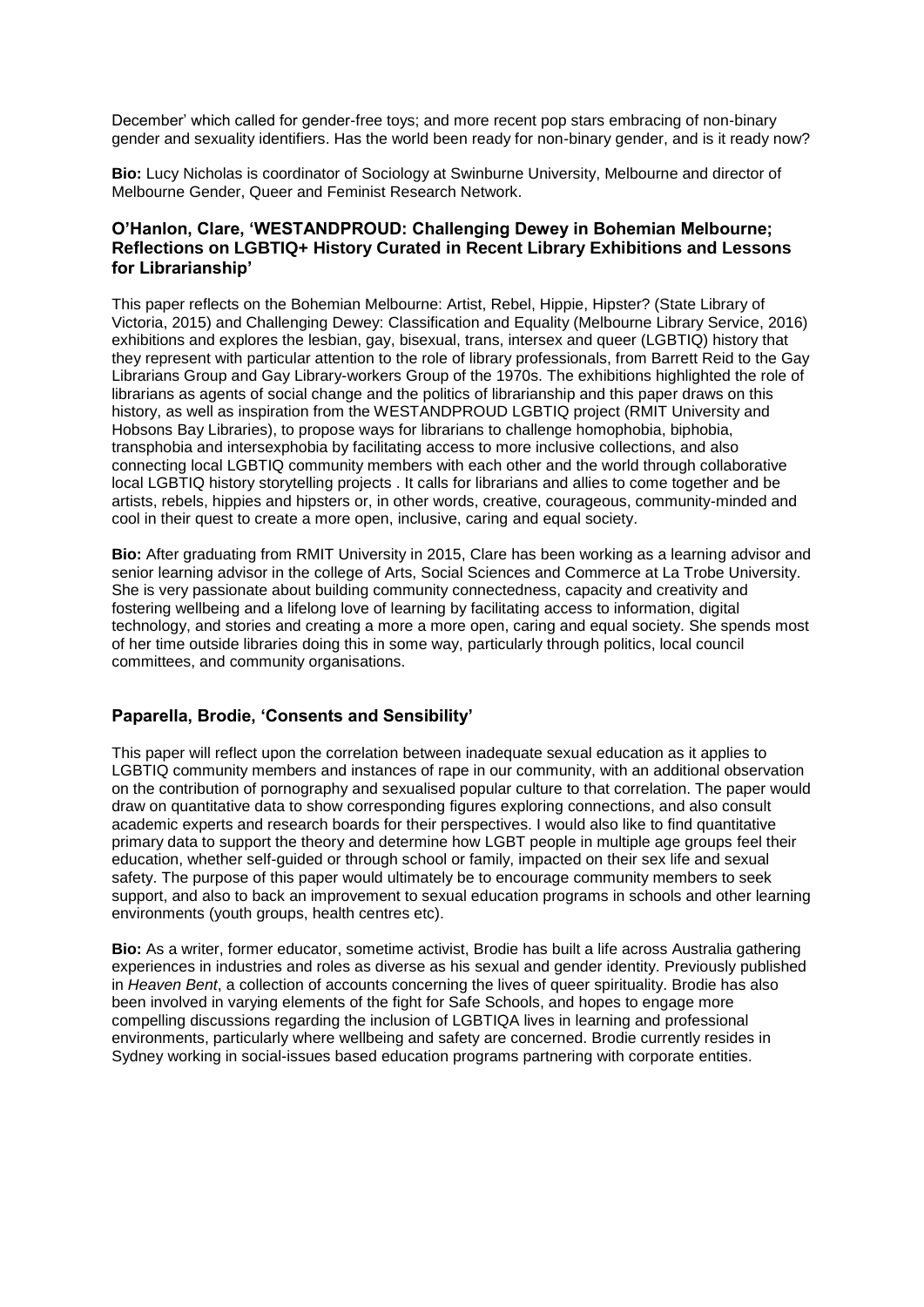# **Patrick, Boo, 'Hacking the Binary: How Trans Indigenous Youth Negotiate Delimitations'**

Trans Indigenous people in Australia occupy a besieged space, in a culture inclined to either vilify or contend their existence. Research into the experiences of trans indigenous youth, specifically the intersection of gender identity and Indigenous identity, has been profoundly lacking. This paper engages with the perspectives and experiences of young trans Indigenous people, aiming to contextualise their observations within a broader poststructuralist framework. This research is conducted under the supervision of Samia Goudie, a Bundjalung and Mununjali woman and academic at ANU, who contributed to the 2015 book Colouring the Rainbow: black queer and trans perspectives. Colouring the Rainbow is the first book published about the specific experiences of queer and trans Indigenous people, and presents interviews with subjects alongside critical analysis. My paper elaborates upon some of the themes introduced in Colouring the Rainbow, with specific focus upon the role of the Internet upon the formation of identity and community; changes in gender identity and expression cross-generationally; and the impact of the medical establishment upon personal identity.

**Bio:** Boo Patrick is a first year medical student at the Australian National University. They enrolled with the ambition to provide healthcare to trans people living in remote Australian communities. Their research interests include the construction of sex and gender, both socially and medically. They graduated with First Class Honours in Art Theory from the University of New South Wales in 2014, with a thesis titled 'Trans/Human: contemporary debates in trans representation'.

# **Pearson, Wendy Gay, 'LGBTQ History and Contemporary Pedagogy'**

There's a moment in *Forbidden Love* when one of the interviewees laughingly retells her first sexual encounter with another woman. She was 13; her lover was 21. My students invariably react with some degree of shock to this matter-of-fact revelation. Confronting history --- and especially minoritized history --- through oral narrative can be confounding. Attitudes about cross-generational desire (if 8 years can be said to make a generation) have changed significantly since the 1950s. I teach *Forbidden Love* as a way of looking at lesbian history through the voices of those who lived it; its focus on Canadian lesbian life in the 1940s and 50s archives a past that has not been well-preserved and provides a unique insight in what it was like to be a "lesbian" in a period of immense and seemingly unrelenting homophobia. However, it's not the presentation of historical homophobia that confounds students: that, indeed, fits into a neatly teleological narrative that they take for granted. Instead, it's the moments when they confront the intimate details of the past that confound modern (largely mainstream) LGBTQ mores: not only sex with teenagers, but also non-monogamous sex of all kinds. For my students, growing up in a world where AIDS has always existed, not only the radicalism but the simple difference of some historical gay movements (and moments) is seemingly incomprehensible. Using many years' experience of teaching *Forbidden Love* and other historical documentaries (such as *Word is Out*) in the classroom, this paper will attempt to identify at least some of those spaces where the products of various historical culture wars have rendered such moments in history less accessible and more confounding and will address the question of how to teach LGBTQ history with respect for a past in which the acronym "LGBTQ" was unforeseeable.

**Bio:** Wendy Gay Pearson is Associate Professor of Women's Studies and Feminist Research at the University of Western Ontario. She is the co‐editor (with Susan Knabe) of *Reverse Shots: Indigenous Film and Media in an International Context* (2014) and co-author of *Zero Patience* (2011) in the Queer Film Classics series. She has also published work on sexuality in science fiction, including the edited collection *Queer Universes: Sexualities in Science Fiction*. She teaches sexuality studies and queer theory at both the undergraduate and graduate level.

# **Peters, Julie, 'The Psychological and Social Health Impact of the Portrayal of Trans and Gender Non-Conformity in Popular Culture'**

The proposed paper uses autoethnography to examine the impacts on the physical, psychological, social and cultural health of the gender non-conforming individual, in reaction to the mostly negative portrayals of gender diversity and trans in popular culture. This negativity is often reinforced by family,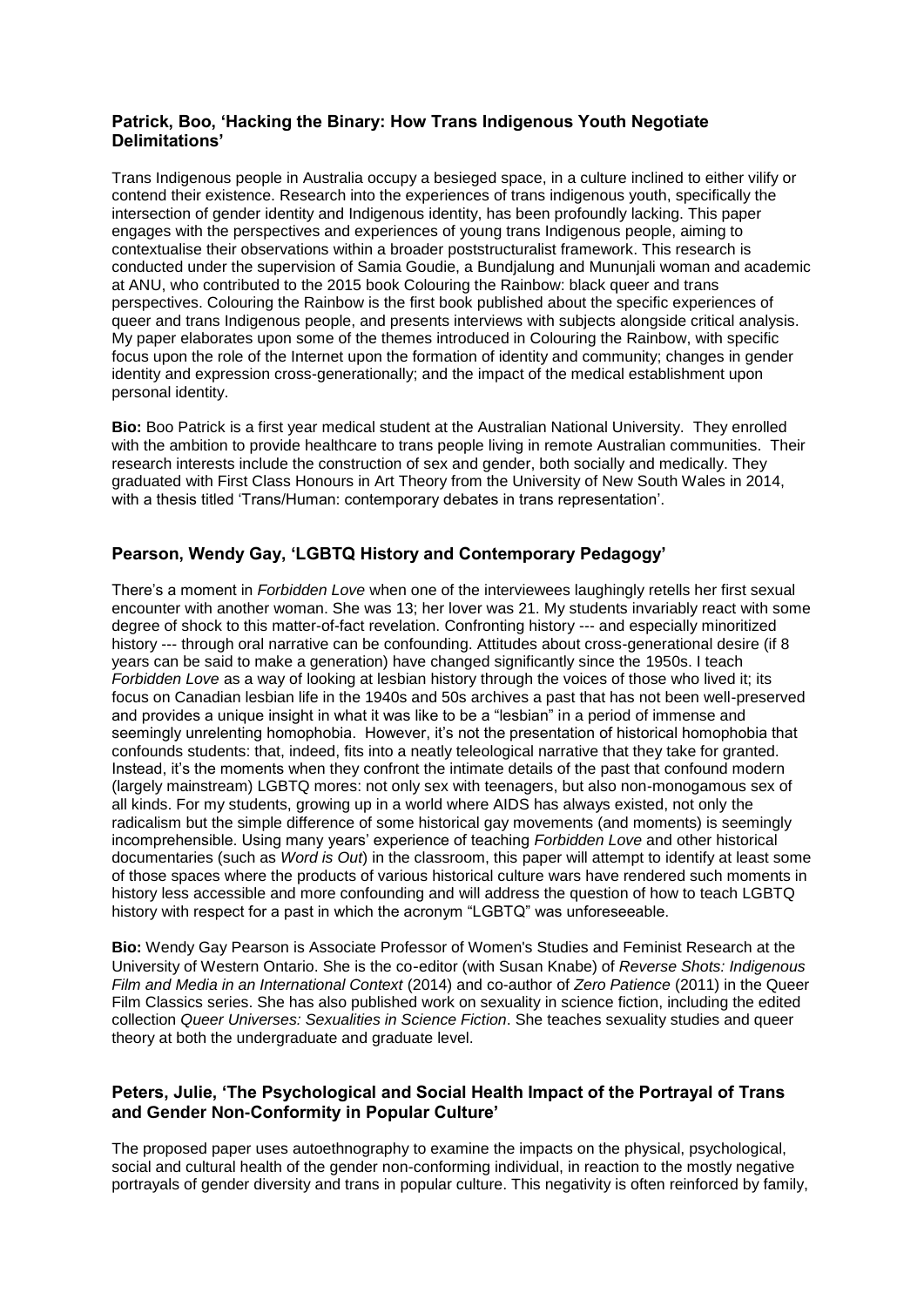school, church, the State and colleagues. The paper references the author's attempt at mainstreaming these health and human rights issues by running for Parliament in the 1990s and more recently as a doctoral candidate. The presentation will examine the subject's `Art of Living in a Gendered World' - beyond dichotomous normative gender coercion – which involves slipping between the culturally defined gaps in normative gender performance, and so avoiding cultural wars. The particulars of the individual's liminal, gender non-conformist life are also used to shed some light on the normally hidden operation of gender in society. The paper concludes, noting the need to be strategically activist, to promote social justice and equity to improve the social determinants of health for trans and gender non-conformist individuals in a way that does not incite culture wars.

**Bio:** Julie Peters has an activist/performance background and has recently completed a PhD, 'A Feminist Post-transsexual Autoethnography on Challenging Normative Gender Coercion' (http://dro.deakin.edu.au/view/DU:30086469). Her dissertation aims to develop strategies trans and gender non-conforming individuals can use to increase agency and live creatively. And secondarily, because the exception proves the rule, shed some light on the normative operation of gender in the social world.

# **Polson, Ivan, 'Wishful Mapping: Imagining and Reimagining Space'**

Forty years ago I made a map of the Melbourne gay scene which ran in every edition of Klick Magazine between 1979 and 1983. Its purpose was always promotion, not record. These sort of directories were an important and necessary feature of gay life at that time, signposting what was still a relatively secret world and at the same time asserting the idea that here, in our place, there is a vibrant gay community, that there was always somewhere to go and the fun never stopped. Today in the nostalgic sunset of my generation, the matrix depicted has assumed an idealised character, evidence of golden time when we were all part vibrant gay community. In this paper I will attempt to decode the map, adding the detail that commercial necessity of the time obscured, and provide an understanding of the economic structures of the commercial gay world of that time that helps to explains the different trajectories of gay life in the major cities of Australia. Most importantly I hope to be able to simply illuminate a particular place and time and what it meant to those who lived there then; the time between the secret hidden world of mid-century gay life and the devolved gay life of today.

**Bio:** In 1977, I abandoned the Masters in French History I was working on at Monash University and went to work full-time as Melbourne Manager/Editor for *Campaign Magazine*, the first national publication in Australia to claim an openly gay media space beyond the world of amateur newsletters and erotica. Life in gay publishing then, as it probably still is now, was tenuous and with the first bankruptcy of *Campaign Magazine* I suddenly found myself unemployed and adrift. Picking up the Melbourne part of what remained I started *Klick Magazine*, which staggered on uncertainly from 1979 until 1983. The map, which is the subject of my paper, ran in various forms in every edition of *Klick Magazine* and was probably the most important thing we published; a pocket guide for those who discovered they needed to explore a different world within their own city.

# **Pretsell, Douglas, 'Karl Heinrich Ulrichs and the Early Sexologists'**

Between 1863 and 1879, Karl Heinrich Ulrichs, a former Hannoverian judge, published 12 remarkable booklets outlining a theory of sexuality and gender that was well ahead of its time. Among many correspondents while his research was underway, Ulrichs lobbied the eminent Viennese psychiatrist and father of sexology, Richard Freiherr von Krafft Ebbing. Though Ulrich's work hugely influenced Krafft-Ebbing, this was unacknowledged in "Psychopathia Sexualis" (1886) – which recommended decriminalization but saw homosexuality as a form of degeneracy and not a fixed attribute. Ulrichs left Germany for Italy in the 1880s believing his life's work had been a failure - in part because he had not convinced Krafft-Ebbing. In 1891 the Englishman John Addington Symonds travelled to Aquila in Italy to meet Ulrichs and a vigorous correspondence between the two surrounds the visit. Symonds goes on to cite and include Ulrich's theories extensively in his collaboration with Havelock Ellis: "Sexual Inversion" – the first serious work of scientific sexology that, unlike Krafft-Ebbing, concurs with Ulrichs that sexuality is fixed and non-pathogenic. None of the correspondence survives, but this paper examines the influence on Symonds from the contact with Ulrichs.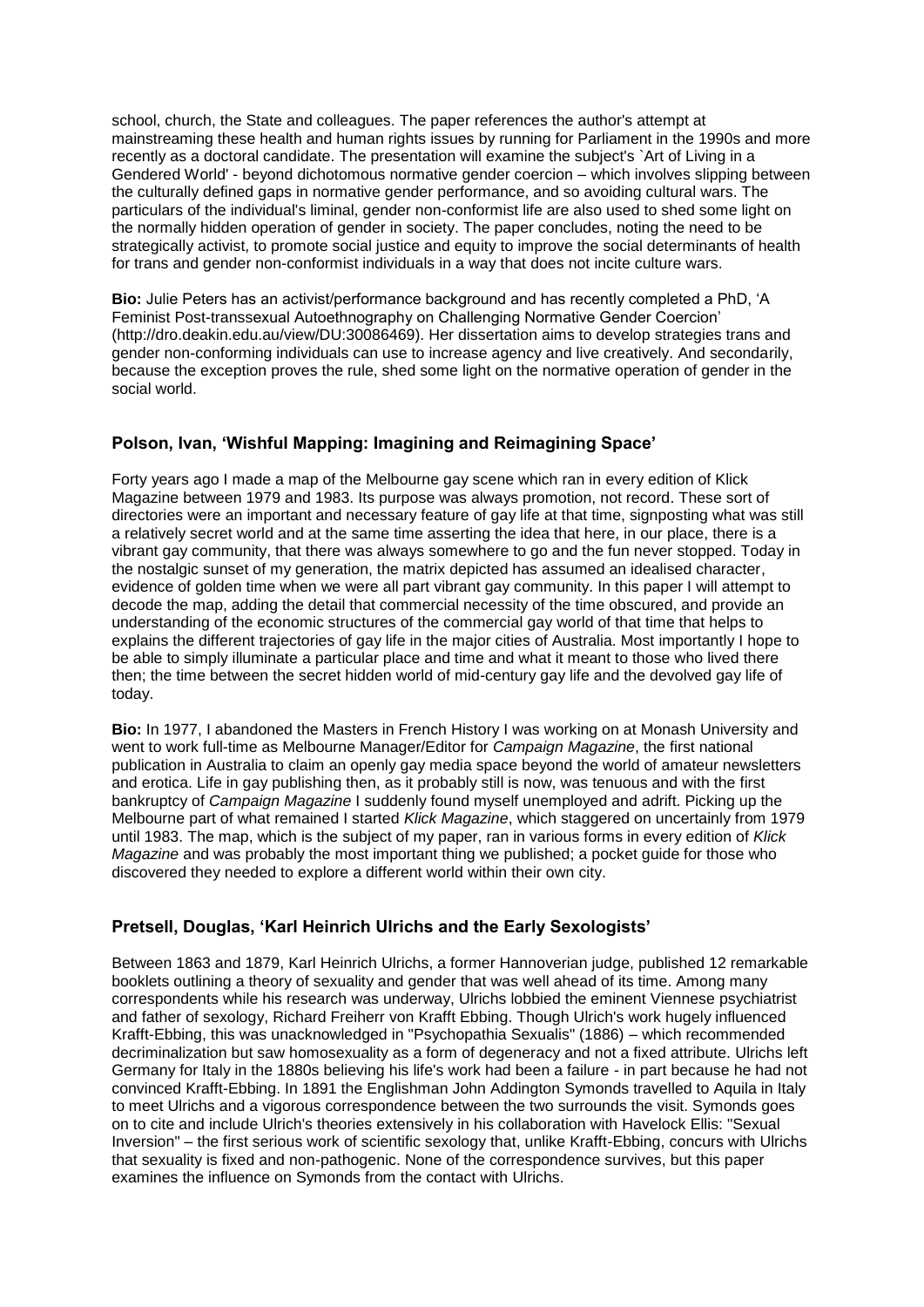**Bio:** Dr Douglas Pretsell has a background in neuroscience and has worked for many years in and around science. With a strong interest in the history of science and of LGBTI activism, he has been researching early activists and their interactions with the leading sexologists in 19th and early  $20<sup>t</sup>$ century Germany. Douglas comes originally from Scotland and has a PhD in neuroscience from Cambridge University.

# **Redd, Curtis, 'Do Daniel Andrews a Favour, Be Gay on a Tram: What is at Stake in Government Apologies?'**

This paper will examine the recent popularity of police and governmental apologies in regards to past homophobic state repression and violence, and the impact it has on defining queer memory and history telling. In 2014 Victoria police apologised 20 years on to patrons of the Tasty Club raided in 1994, in the lead up to the 40th anniversary of decriminalisation in South Australia in 2015 SA Police "reflected" on the drowning of Dr Duncan in 1972, in February this year the NSW government apologised for the violence from police in the first Mardi Gras in 1978, and in May Premier Daniel Andrews apologised for the impact of criminalisation in Victoria. Arguing that the context of queer history telling is different than that found in many other social movements and identity based organising due to the absence of familial intergenerationality, this paper will position queer history telling as significantly influenced and defined in the public imagination by heteronormative discourses. When queer histories of violence are told by heteronormative sources, especially those implicated in the events and their (re)telling, the consequences can include setting the limits of acceptable queer anger and grief, as well as the political priorities of queer communities and divisions within them. What is at stake in these apologies from the state, and who do they actually benefit?

**Bio:** Curtis Redd is a PhD candidate at LaTrobe in Gender Sexuality and Diversity Studies, writing on representations of queerphobic violence in Australia and potentials for queer intergenerational history telling. He is also interested in Critical Animal Studies and tutors in sociology and legal studies. Curtis has two cats and watches too much TV.

#### **Reynolds, Robert, 'Gay Shame in the Life History Interview'**

Oral history interviews, but particularly the life history interview, often solicit intensely emotional material. Accordingly, oral history theorists have urged oral historians to pay serious attention to the emotional and inter-subjective dynamics of interviewing. In this paper, I consider the emotional dynamics of two interviews that I conducted for an Australian Research Council funded oral history project that gathered the life stories of sixty lesbians and gay men which are now housed in the Oral History Collection at the National Library Australia. Reflecting upon the emotional dynamics of the interview space, I suggest, can assist in fleshing out the historical and contemporary contours of GLBTI life.

**Bio:** Robert Reynolds is an Associate Professor of Modern History at Macquarie University and the co-author with Dr Shirleene Robinson of *Gay and Lesbian, Then and Now* (Black Inc., 2016).

# **Rhodes, David, 'Same-Sex Young Adult Novels: A Journey Through/To Liberation and Equality'**

This paper explores the often parallel journey of the evolution of the gay male character in young adult (YA) literature in Australia, with the life of the presenter. Born in the year (1969) of the Stonewall Riots and the publication of the first YA novel with a gay male theme, the presenter tracks the journey of a working-class Australian gay male, through prostitution, drug addiction into the teaching profession and academia. This paper seeks to be an intersection of a life lived as a gay man in Australia with the development and ultimately the celebration of male same-sex attraction in YA literature. Traversing lived and written narratives, this presentation seeks to explore the changing attitudes of post-homosexual liberation Australia, in the published written word for a YA readership, with the reality for one persons lived experience. Otherness, exclusion, inclusion, self-hatred, love and history combine to tell a story… a narrative, founded in reflection and research.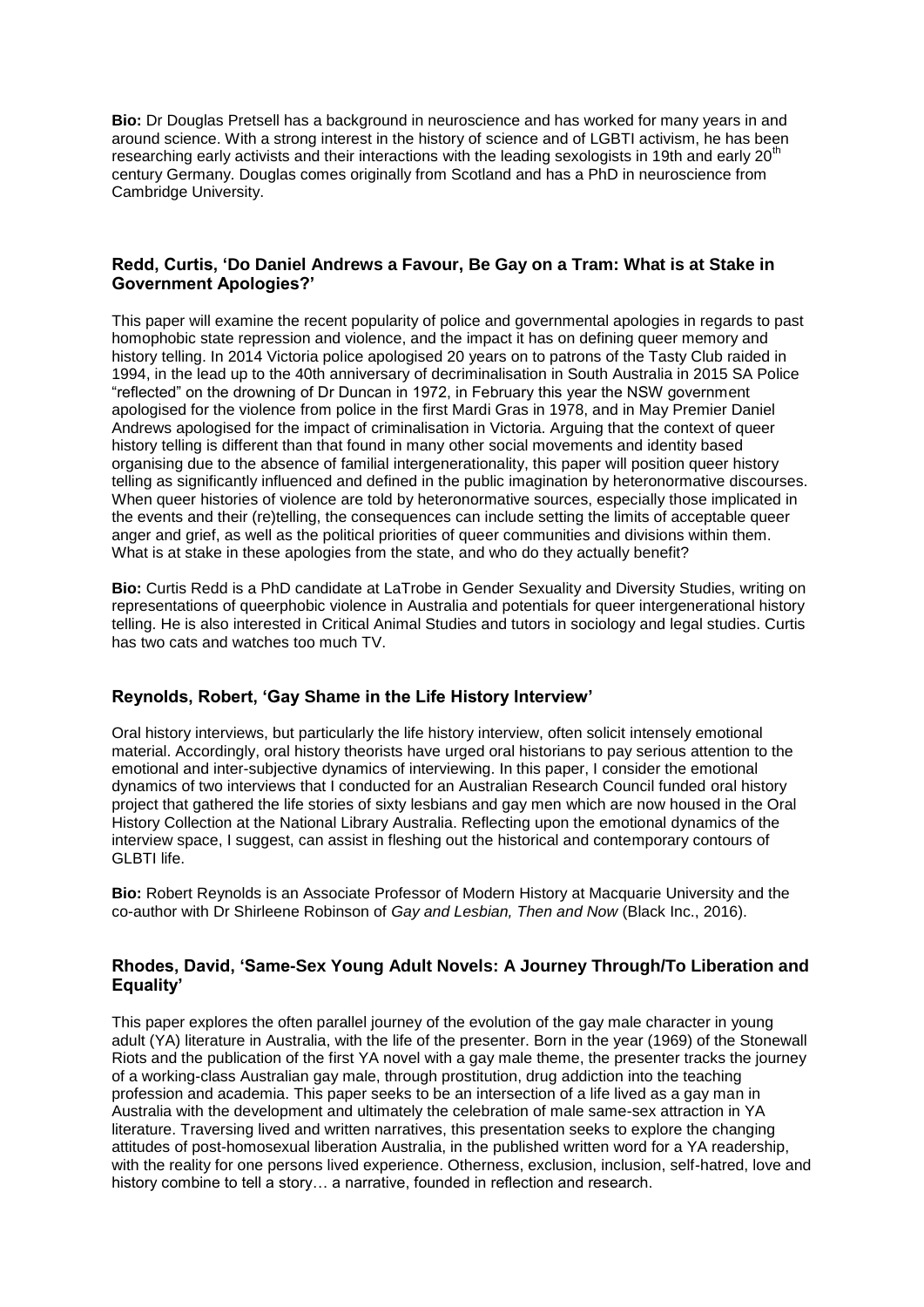**Bio:** Dr David Rhodes is currently a Senior Lecturer in the School of Education at Edith Cowan University, in Western Australia at the South West campus in Bunbury in the magnificent south-west region of WA. David is involved in pre-service teacher education, teaching at both an undergraduate and postgraduate level, and supervising postgraduate research students. His research interests broadly focus on social justice issues in education, including Indigenous education, sexuality, inclusivity and the celebration of diversity in schools. David has worked in a range of educational environments in NSW, the Northern Territory and Western Australia. He is passionate about the teaching of History English Literature, and raising awareness about issues related to sexuality and gender in schools.

# **Richards, Stuart, 'Queer Outwardly Australian Films and the Film Festival Circuit'**

Much has been written on Australia's turn to internationally focused productions. Taking a cue from the research of Ben Goldsmith (2010) on outwardly Australian cinema, and Tom O'Regan and Ann Potter's (2013) work on the influence of globalisation on the Australian film industry, this paper will look at three recent queer Australian films -- 52 Tuesdays, Cut Snake and Downriver. There are two objectives to this paper. First, I will establish that the queerness of these films is fundamental to their international appeal. Second, I will examine the role film festivals play, both queer and otherwise, as being significant to the success of their distribution. 52 Tuesdays and Cut Snake relied heavily on VOD services after their limited run while Downriver is still in theatrical release at the time of writing. This paper will utilise several paratextual elements of the films evident during their film festival runs to argue that it is through the queerness of these films that they are able to engage audiences on the international film festival circuit.

**Bio:** Stuart Richards teaches at RMIT and is a research associate for the Research Unit in Public Cultures at the University of Melbourne. His first monograph *The Queer Film Festival: Politics and Popcorn* is forthcoming from Palgrave Macmillan. He has previously worked with both the Melbourne Queer Film Festival and The San Francisco Frameline International LGBTQ Film Festival. He is currently secretary for Senses of Cinema.

# **Riseman, Noah**, '**Gay Australian Servicemen in Vietnam: Some Preliminary Observations'**

Although it was not until 1992 that the Australian government repealed the ban on lesbian, gay and bisexual (LGB) military service, it has long been known that LGB men and women were among the ranks of earlier forces. Recent studies from the US, UK, Canada and Australia have uncovered documentary and oral history evidence about gay and lesbian service personnel in the Second World War, exposing the complex ways they constructed their identities and navigated military culture and law. Where there has been less research is on the experiences of gay men in other conflicts. This paper examines the experiences of Australian servicemen in Vietnam who either realised they were gay/bisexual, or were questioning their sexuality. Drawing on preliminary research – primarily oral history testimonies with gay and bisexual Australian Vietnam veterans – this paper demonstrates the strength of "the closet" and how the hegemonic masculine military culture affected these men. The paper also examines critical differences with gay American servicemen, for whom there was a gay subculture operating in Vietnam. In contrast, many of the Australian men did not act on their sexual urges in Vietnam, but instead underwent a difficult process of coming to terms with their sexuality upon their return to Australia.

**Bio:** Noah Riseman is an Associate Professor in History at Australian Catholic University in Melbourne. He researches the history of marginalised social groups in the Australian military. He is the author of *Defending Whose Country? Indigenous Soldiers in the Pacific War* (University of Nebraska Press, 2012) and co-author (with Richard Trembath) of *Defending Country: Aboriginal and Torres Strait Islander Military Service since 1945* (University of Queensland Press, 2016). This paper derives from new research on the history of Australian LGBTI military service in the post-Second World War era.

#### **Robinson, Shirleene, 'Women Like That? Lesbian Women and the Royal Women's Army Corps (WRAAC), 1960s-1980s'**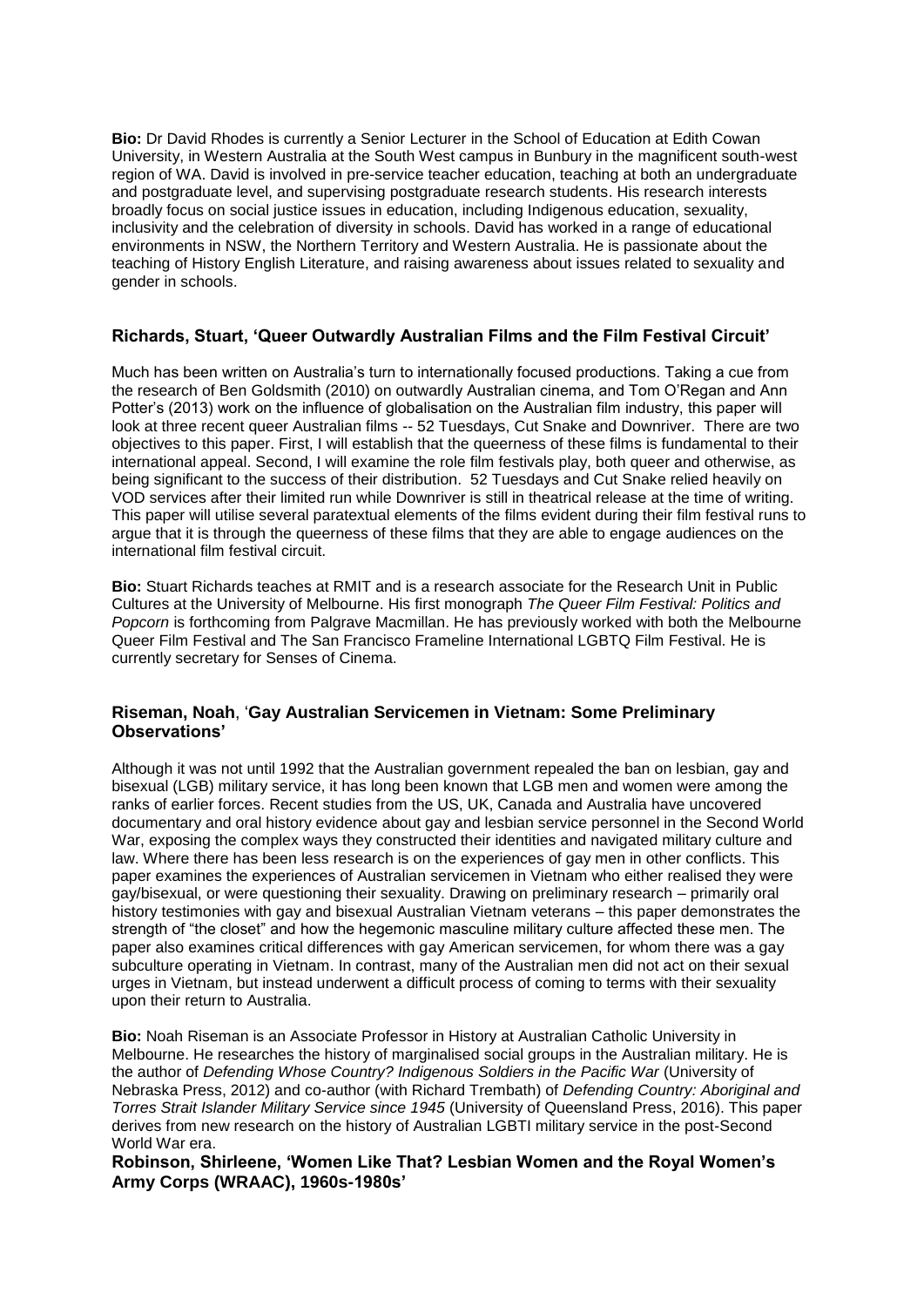The Australian Defence Force did not lift a ban on gay and lesbian service until 1992, yet prior to this, lesbian women still enlisted and served in significant numbers. The strong presence of lesbian women in anti-war movements in Australia has received attention but the presence of lesbian women within the military institution has received far less scrutiny. While female homosexuality was treated differently to male homosexuality in respects, lesbians were still aggressively policed and punished. Accounts of surveillance and entrapment within the branches of the military show just how closely service women were monitored. Military service came at significant risk as discharge for this reason could have severe repercussions. Job opportunities, pensions and family connections could all be jeopardized. This paper draws from a national oral history project to explore the lesbian contribution to the Australian military from the 1960s to the 1980s, a period when they served in silence but also a period when broader social attitudes towards homosexuality were undergoing considerable evolution. It focuses particularly on the Royal Women's Army Core (WRAAC). What factors led women to join an institution so officially hostile towards them? And finally, what opportunities did life in the WRAAC offer to these women?

**Bio:** Dr Shirleene Robinson is Vice Chancellor's Innovation Fellow in Modern History at Macquarie University. She is the author of a range of works, including the recent co-authored *Gay and Lesbian, Then and Now: Australian Stories from a Social Revolution* (Black Inc, 2016) and the edited collection *Homophobia: An Australian History* (Federation Press, 2008), along with a range of other books and articles. She is currently working on two collaborative Australian Research Council projects, including one on HIV/AIDS and volunteering in Australian history and the other on LGBTI people in the Australian military since 1945.

## **Robinson, Sophie, 'Sisterhood, Separatism and Sexy Lesbians: Rethinking Lesbian Feminist Communities and Activism in Australia'**

As part of the emergence of the women's liberation and gay liberation movements in Australia during the 1970s, lesbian feminist culture created new spaces and options for lesbian activists to be out, proud, and to challenge sexist culture through sisterhood and separatism. Lesbian feminism is however one of the main focuses of cultural backlash, in Australia and elsewhere, against feminism and the perceived excesses and failures of the women's movement. Media commentary, academic histories, and public consciousness have often cast the lesbian feminist of the 1970s and 1980s as markedly different to the sex positive, intersectional and coalitional feminists and lesbian spaces of the 1990s and early 2000s. This paper will consider some new ways to trace the presence and historical legacies of lesbian feminism from the 1970s into the new millennium. It will also look at the diversification of lesbian spaces and identities, and the ways that sisterhood, separatism, coalition, embodied and erotic encounters were shared across them – linking divergent lesbian communities in a broader history of lesbian feminist activism in Australia over a period of forty years.

**Bio:** Sophie is a PhD candidate in Women's and Gender Studies at the University of New South Wales. Her PhD thesis is looking at the lesbian presence in women's liberation, gay liberation and queer politics and activism in Australia between 1969 and 2000. Sophie is also Vice-President of Sydney's Pride History Group which collects Sydney's LGBTIQ histories.

#### **Ross, Liz, 'Revolution is for Us!'**

Looking into the history of the Left's involvement in the fight for LGBTI rights in Australia highlights the largely positive role the Left has played. Starting with the some of the early socialist literature and tracing the role of the Communist Party since its formation in 1920, in this talk I look at the early positive approach and the impact of Stalinism. I then overturn some of the standard views of the 1950s before the rise of the 1960s-70s protest movements and why the organised Left was involved in the struggles from the beginning. I finish with the explosive impact of Mardi Gras in 1978 and the end of the radicalism begun by Gay Liberation. I also touch briefly on the Same Sex marriage campaign and the role of the left.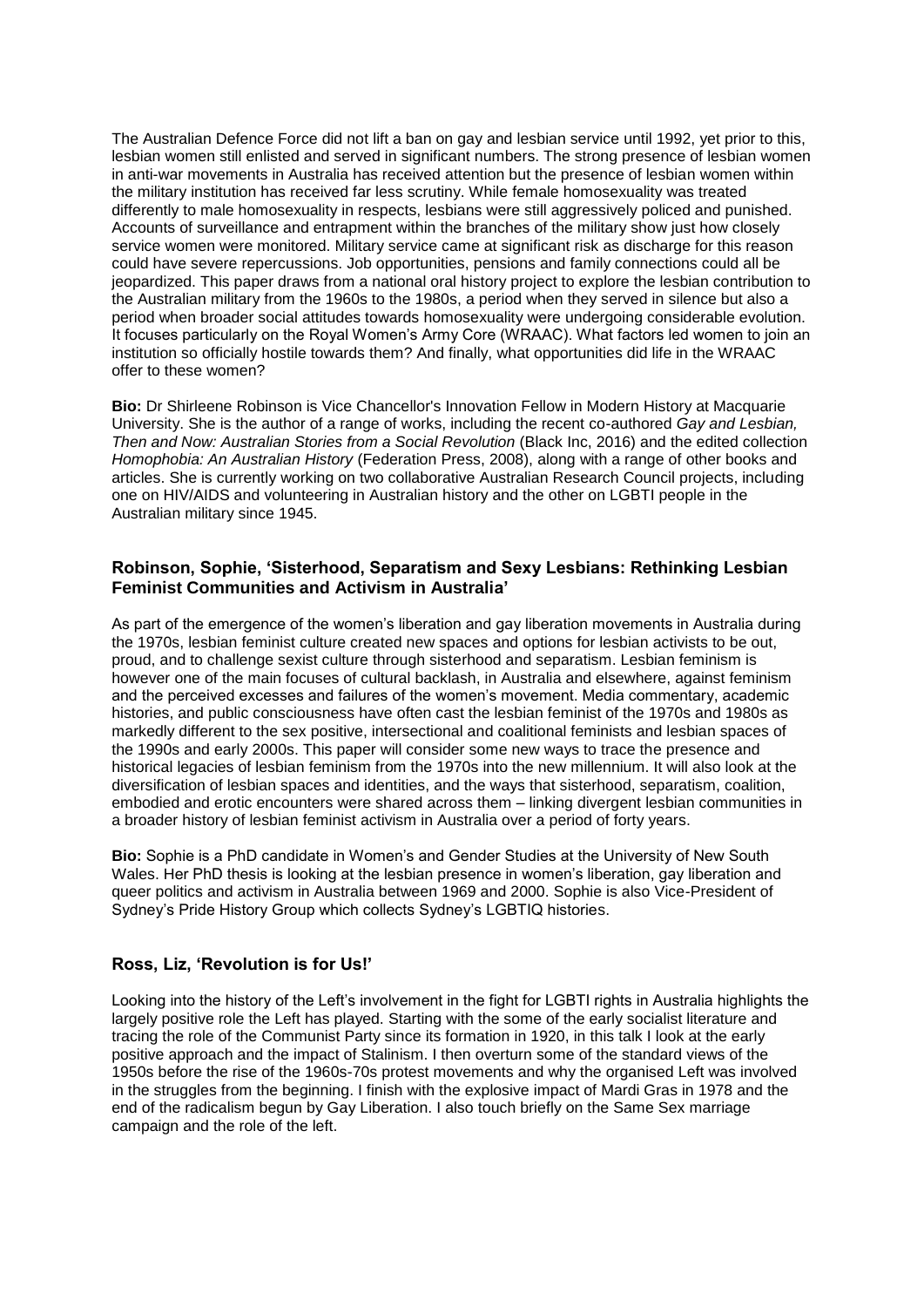**Bio:** Liz Ross has been active in Women's and Gay Liberation and socialist politics since the early 1970s. She is a founder member and now life member of the Australian Lesbian and Gay Archives (ALGA). As a union delegate in the 1980s and 1990s she was involved in and has written extensively about workers' struggles. She is currently working on a book on workers and the Accord years. Author of "Dedication doesn't pay the rent! The 1986 Victorian Nurses Strike" in Sandra Bloodworth and Tom O'Lincoln (eds.), *Rebel Women in Australian Working Class History*; *Dare to Struggle, Dare to Win! Builders Labourers Fight Deregistration, 1981-94,* "Building Unions and Government Reform: the Challenge for Unions" in the *Journal of Australian Political Economy* and "Defying the stereotypes: women textile workers in Bangladesh" in *Marxist Left Review,* no. 8*.* Since the early 2000s she has contributed to the debate about climate change as author of *How Capitalism is Destroying the Planet*, as well as conference presentations and articles*.* She is a regular contributor to *Red Flag* and *Marxist Left Review*. Her latest book is *Revolution is for us: the left and Gay Liberation in Australia.*

# **Russell, Emma K., 'Re-imagining Policing: Homonationalism, Gay Rights and Police Image Work'**

Despite extensive histories of violent criminalization and coercive regulation of queer life, police organisations today are strategically negotiating LGBT rights claims through their public relations efforts. From anti-hate crime campaigns to police floats in Pride Marches, significant police resources are being dedicated to 'making-over' sections of the force. Occurring alongside and supported by the ascendance of 'homonationalist' articulations of sexual identity, this 'police image work' is contributing to a re-branding of police as protectors and defenders of gay liberties and homonormative life. Yet what are the implications for queer spaces, practices and politics in a context of rapid securitization? This paper provides a visual reading of police imagery as it converges with gay rights rhetoric and considers emerging trends in policing (and producing) public gay spaces such as Pride and Mardi Gras and how this is being contested and resisted.

**Bio:** Emma Russell is a lecturer in criminology in the School of Humanities and Social Sciences at Deakin University. Her PhD research explored the relationship between policing and LGBTIQ people in Victoria, utilizing case studies of the 1994 Tasty raid and 2001 Pride March (in which the Police Commissioner participated for the first time). Her research and activist interests span homonormativity/homonationalism, gender/race/class intersections and prison abolition.

# **Sendziuk, Paul, 'Soldiers, Lifesavers, and Safe Sex Sluts: Rethinking the History of Australian Volunteerism in the Age of AIDS'**

Military metaphors abound when describing the experience of living through the HIV/AIDS crisis. For many gay men in particular, it was 'war' in which they were 'bombarded' with the death of friends and lovers. 'Lines were drawn' and the virus and public perceptions were 'combatted' or 'fought' with information, common sense, and condoms. The death toll, particularly during the early 1990s, was also war-like. Yet unlike the young men who went off to fight at Gallipoli, in Europe, and Vietnam, the contribution of those who volunteered in the fight against AIDS – and who saved lives and/or helped others die with dignity – has rarely been acknowledged outside of GLBTI circles. Accordingly, members of the GLBTI communities have been largely ignored in histories of Australian volunteering. This paper examines the place of volunteering in the conception of Australia's national identity and the neglect of GLBTI volunteers in this story, and outlines the enormous contributions of GLBTI volunteers during the AIDS crisis.

**Bio:** Dr Paul Sendziuk is an Associate Professor in the Department of History at The University of Adelaide, with particular expertise in the history of post-war Australian immigration, public health and disease. He is the author of *A History of South Australia* (forthcoming) and *Learning to Trust: Australian Responses to AIDS*, which was short-listed for the Australian Human Rights and Equal Opportunity Commission's 2004 Human Rights Award (non-fiction category). Paul is currently undertaking two AIDS-related history projects. The first, conducted in collaboration with Dr Shirleene Robinson and Assoc. Prof. Robert Reynolds, is titled 'Volunteers in Crisis: Analysing Responses to HIV/AIDS in Australia'. The second is titled 'The Art of AIDS Prevention: Cultural Responses to HIV/AIDS in Australia, the United States and South Africa' (see the project website: www.aidsart.org).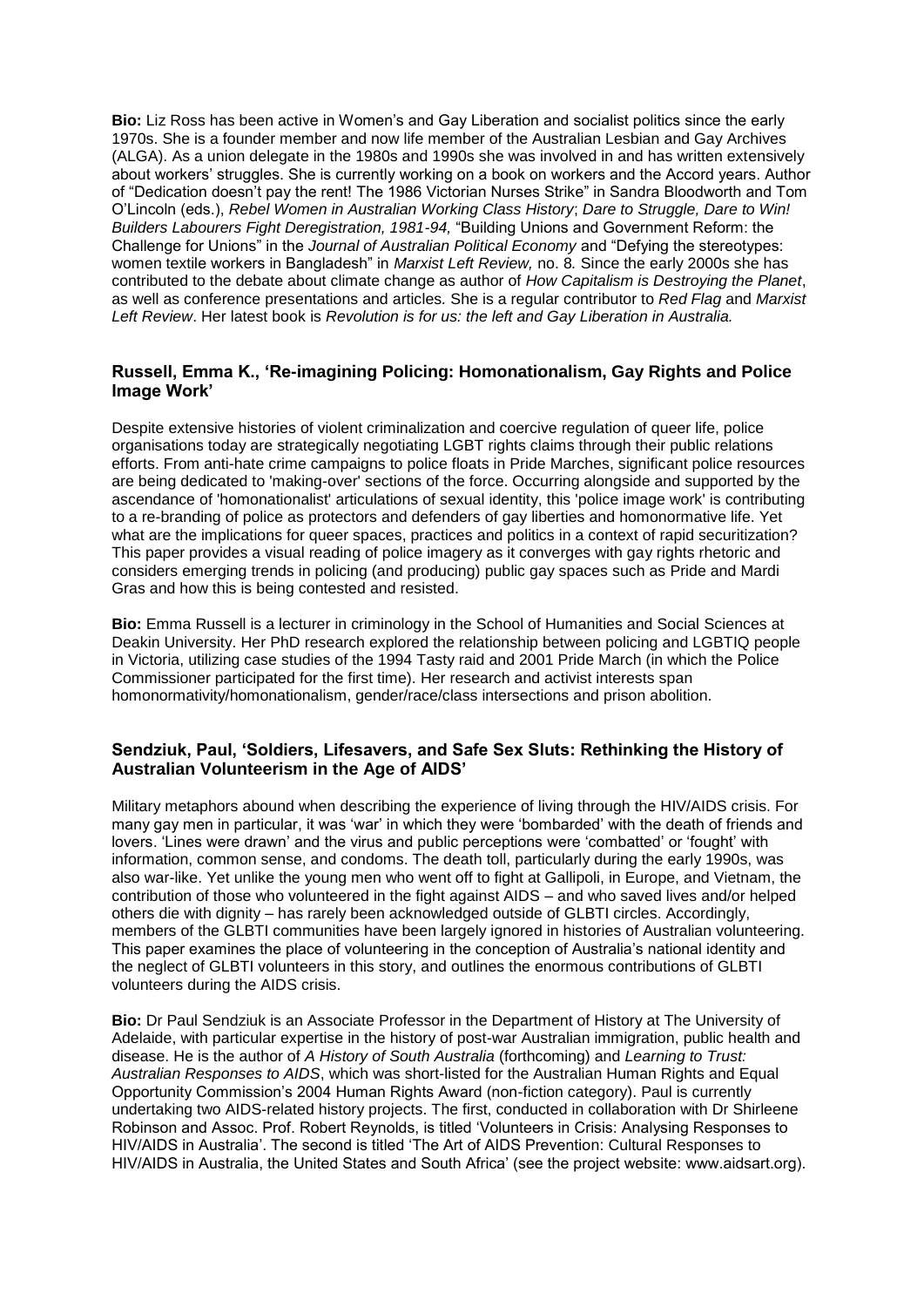# **Smith, Anthony K, 'Safe Sex in the Age of PrEP'**

In this paper I argue that the incorporation of Pre-Exposure Prophylaxis (PrEP) and Treatment as Prevention (TasP) into the discourse of safe sex presents a new historical transition within Australia's trajectory of HIV prevention. I locate this shift within the history of sexuality, specifically in reference to cisgender gay men, and explore the ways in which the meanings of bareback (condomless) anal sex, 'risk', and safe sex narratives have changed since the beginning of the HIV/AIDS epidemic. Although there have been many other risk reductive strategies formulated in the last three decades (such as abstinence, partner reduction, sero-sorting, coitus interruptus, strategic positioning, post-exposure prophylaxis), most strategies have failed to be incorporated within the boundaries of 'safe sex', and have continued to posit the rectum as a site of danger. Until recently only condoms have offered a consistently viable means of navigating the rectum without significant fear of HIV transmission. The growing use of PrEP and the consistent evidence for the efficacy of TasP therefore pose challenges to the cultural intelligibility of bareback anal sex as a site of risk for HIV, along with the centrality of only condoms being defined as safe sex.

**Bio:** Anthony K J Smith was recently awarded first class honours in English & Creative Writing at Murdoch University with a thesis entitled 'Contagious Metaphors: AIDS and the Construction of Promiscuity in New York's Gay Community, 1981-1984' (2016). He currently works as a Peer Educator at M Clinic, a sexual health clinic for men who have sex with men (including trans men), a project of the Western Australian AIDS Council. Anthony is eclectically passionate about community services, continental philosophy, feminism, sexual health, and the history of sexuality. He is trying to figure out when and where to pursue his scholarly aspirations.

# **Sport, Kathy, 'Contesting Space: Lesbian/Feminist Households & Women's Music'**

Gender-separate spaces during the 1970s-1980s were not just ideals, and nor were they ideal, they were always in-dispute. This presentation uses the creative writing in the collection of lesbian feminist HouseBooks held by ALGA and the music of Lavender Jane and Clitoris Band, to demonstrate the conflicts and the nuances of spatial intervention. Seeking liberation from the obstacles (oppression) of gender and sexuality, women identified space as gendered and scrutinised public/private spaces. In turn, women, lesbian feminists and radicalesbians, established all-women households and sought new ways to perform 'selves'. They played 'women's music' on their turntables and pushed against the constraints of heteronormativity by allowing body hair to grow and wearing loose fitting overalls and woolly-jumpers. In the present day, the minutiae of everyday living offer a way to re-think the subjugated knowledges of sexuality and their histories. Women-only spaces were often accused of being separatist. On closer examination, the disputes associated with the liberation era show that things were not always intentional or clear-cut and there is a distinction to be made between separatism and separateness. Activism and daily life were not necessarily bounded or closed as one space connected to another. Political conversation continued over dinner. Strumming a guitar in the lounge room produced songs for dances and demos. But it was a contradictory time.

**Bio:** Kathy completed her PhD at Macquarie University and received the Vice Chancellor's Commendation Award 2015, for the thesis titled, 'Women's Music in Australia: Space, Place, Bodies, Performance'. Kathy has a background in documentary film and sound engineered all-women bands. Her passion is creating social histories and critical thinking on relations of power, gender, sexuality, gay liberation, second wave feminism and how we understand queer/lesbian/feminist selves in the present day.

#### **Stardust, Zahra, 'Queer Porn as Cultural Archive'**

This paper is based on my doctoral research examining queer feminist pornography within the Australian legal framework. It uses auto-ethnography, archival research and 35 qualitative interviews with porn producers and performers who identified their work as queer, feminist, alternative or kinky in addition to community organisations, classification stakeholders and academics. When asked about the intentions behind producing pornography, producers discussed their desire to document the vibrant sexual subcultures around them, to archive queer women's histories and to retain a photographic, filmic and textual album for their communities. Sexually explicit media was a means for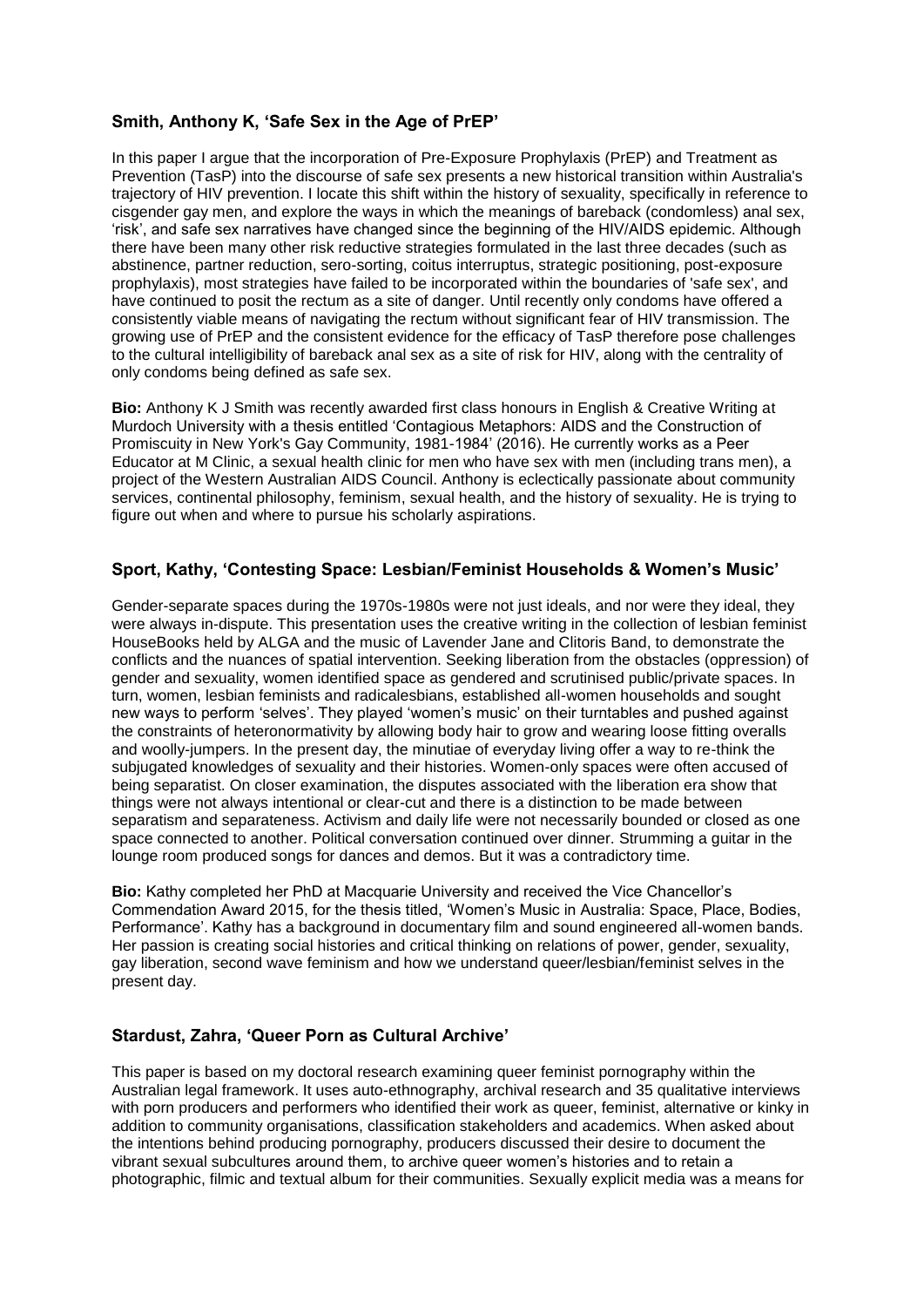them to participate in, create and preserve culture as well as to build communities. For many queer projects the production process fostered skill-sharing, resource-lending and a DIY approach with the capacity to mobilise communities. Interviews demonstrated a move away from leadership, ownership and direction towards more collaborative and facilitative models of production, as evidenced in model releases and labour agreements. The focus on consent and self-representation demonstrated a queer ethic in production and the screening of films at community festivals provided spaces for dialogue, critique and connection. Queer pornography provided a means to contest dominant paradigms and be part of queer counter-cultural history.

**Bio:** Zahra Stardust is a PhD Candidate at the University of NSW. Her doctoral research examines the legal regulation of pornography in Australia and the emergence of queer/feminist/ethical porn as a social movement. She has published in journals such as *Porn Studies*, *World Journal of AIDS* and *Research for Sex Work*, and books such as *Queer Sex Work*, *Coming Out Like a Porn Star* and *The DIY Porn Handbook*.

#### **Taylor, Jean, 'A Herstory of the Challenges to Radical Lesbian Feminist Spaces During the Culture Wars in Australia, 1994 – 2016'**

This paper is an herstorical attempt to pull together in chronological order a series of events that explain and define the Culture Wars that occurred between Radical Lesbian Feminists and Trans people over a twenty year period. The paper will start with a general overview of the contemporary timeline of Lesbian Festivals and Conference since 1989. This will provide a context for the contretemps that occurred at Lesbian Conference and Festival in Brisbane in July 1994 which lead to the eventual closing down of Lesbian Space Project in Sydney. Of the subsequent fall-out in other states I will concentrate mainly on the events in Victoria in 2003, when the Lesbian Festival of 2004 had to be cancelled after an exemption was rescinded on a technicality. And follow that up with the events in SA in 2006 and afterwards where the organisors successfully defended themselves at the Tribunal against a charge of discrimination. It will also briefly refer to two more recent events in the US, namely the demise of the Michigan Womyn's Music Festival in 2015 after 40 years and the cancellation of the National Old Lesbians Organising for Change (OLOC) Gathering which was to be held in Atlanta in October 2016.

**Bio:** Jean Taylor is a radical lesbian feminist who is a writer and activist based on Wurundjeri country in Melbourne. Her latest book is *Lesbians Ignite! In Victoria In the 1990s*. More of Jean's work can be found on [www.dykebooks.com.](http://www.dykebooks.com/)

#### **Townsend, Lynette, 'Remembering the Evergreen'**

A set of 34 collages are at the centre of a research project focusing on making LGBTIQ history visible at the Museum of New Zealand Te Papa Tongarewa. The collages, created by Evergreen Coffee Lounge transgender owner and manager Chrissy Witoko, provide an important visual record of the people, places and key events intertwined with the culture wars. The collages include images that span the 1960s to 2002, and are a unique highly personalised snapshot of a community traversing homosexual law reform and the gay rights movement, as it occurred through Chrissy's eyes. They feature Chrissy's family, friends and acquaintances, and other people who frequented the café. Research focusing on the content in the collages and interviews with people featured in them is bringing to the fore a rich diversity of histories and personal stories that add to the complex network of experiences associated with the culture wars. In this paper I discuss the LGBTQI histories included in a small selection of the collages with a particular focus on some of the key people represented in them and how their lives were shaped by changing sexual politics in New Zealand.

**Bio:** Lynette Townsend is a history curator at Te Papa with an interest in New Zealand's cultural and social diversity. She aims to explore opportunities to represent New Zealand's increasingly diverse population, and work together with a large variety of people and communities to enable their stories to be made visible through collections and exhibitions at Te Papa.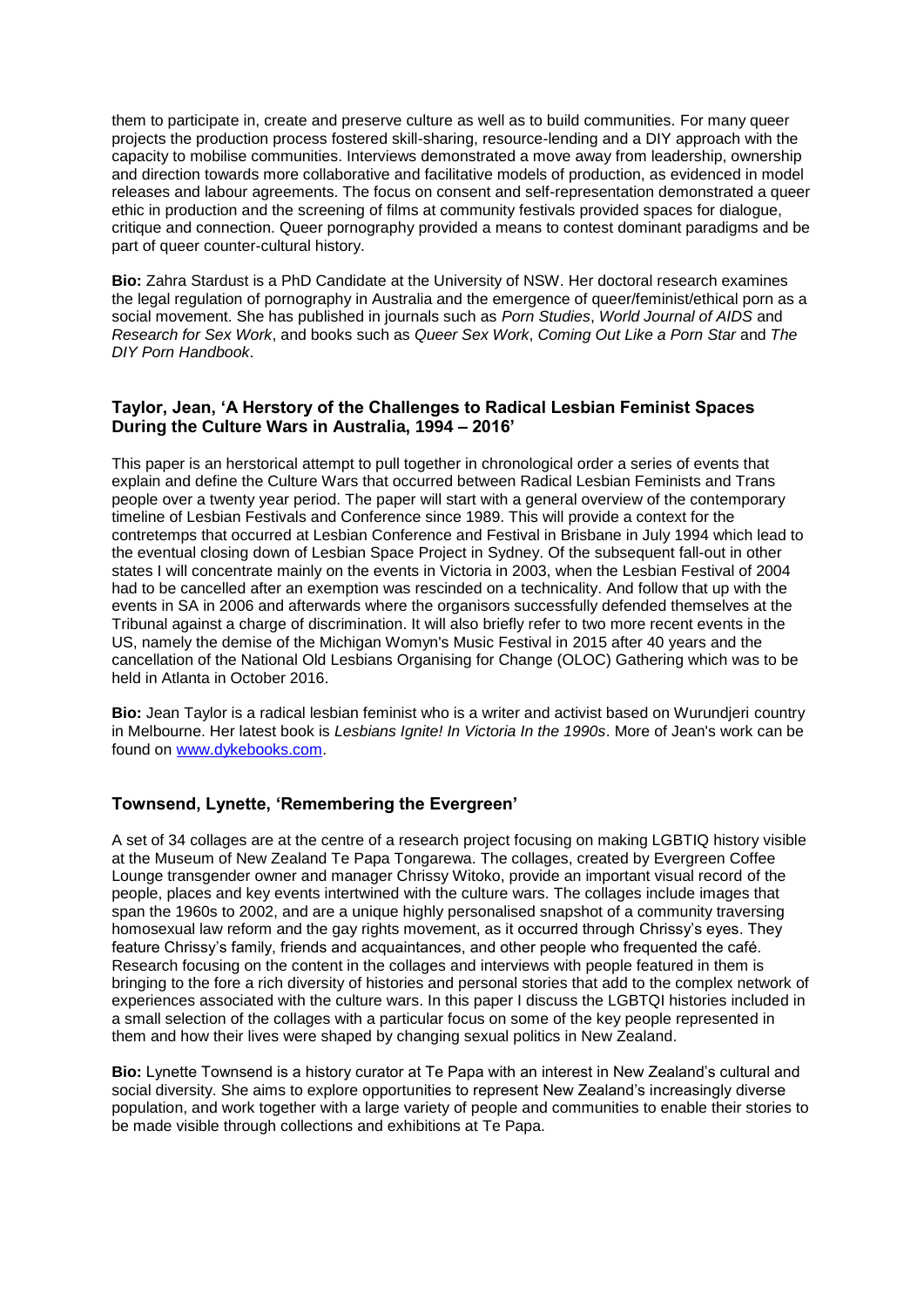# **Turner, Richard, 'Heroes of the Revolution: Treasures of the Last Future'**

Brian McGahen and Peter Tully were an odd couple. They were really quite polar characters of a spectrum, but when I decided I'd like make a documentary about the evolution of the Sydney Gay & Lesbian Mardi Gras, they clearly were central characters in that story. Brian McGahen was a committed marxist, a member of the Communist Party of Australia (CPA), and very active in left political circles. Peter Tully was an artist who saw politics purely through his artistic prism. In 1984 when Dennis Altman and I made *We'll Dance If We Want To*, the first documentary recording of the Sydney Gay Mardi Gras, for SBS TV, their visions for Mardi Gras were remarkably in synch and they formed a powerful duo driving a dramatic revolution. Both were party boys surrounded by an adoring fan club who worked hard to achieve their visions. In time they fell out. Brian became the target of old gay lefties who felt he had betrayed the left revolutionary ideal of the street protest, and hated by the Labor Left for his political successes in other arenas. Peter became a Mardi Gras myth. I never got to make my documentary despite some substantial grants from film funding bodies, but I collected a wealth of oral, visual and other primary source material. This paper reflects on this past.

**Bio:** Richard is undertaking a PhD in History at La Trobe University. He was first placed in the La Trobe History Honours in 2012 and received the Peter Cook Prize in Australian History and the WJ Banks Prize for Academic Excellence. He had a career as a filmmaker, writing, directing and producing more than 20 films prior to returning to academia.

#### **Van Reyk, Paul, 'The Queen of Heaven Don't Pump Gas!'**

From nuns with guns at a Jerry Falwell rally, to Women Who Want to be Ladies at the election launch for Festival of Light candidate Jim Cameron; from the mobilisation to oppose Fred Nile's cleansing march up Oxford Street to Simon Hunt's recent activism against the Australian Christian Lobby. opposition to Christian fundamentalism has a muscular history in the LGBTIQ communities. Drawing on interviews with three of the main activists – Ken Davis, Fabian Lo Schiavo, Simon Hunt, supplemented by media stories, photographs, songs, social media posts and other sources, this paper documents this history of the fundamentalist projects against LGBTIQ peoples in Australia and the communities' activisms in response. It considers what if anything has changed in the fundamentalist agenda and its vanguard and what those changes have meant for LGBTIQ people. It considers the tactics used by the protagonists and their successes and failures and what lessons there are to take forward for LGBTIQ activisms against the likely surge in fundamentalist attacks during the lead up to the proposed national plebiscite on same sex marriage. Finally the paper considers whether this war will ever end and under what conditions.

**Bio:** Paul van Reyk has been a gay activist for more years than he wants to remember. He was a member of the Gay Solidarity Group, Stonewall Collectives, National Conference Collectives and Enola gay. He has presented at ALGA conferences on fag food, the Gay Liberation Quire and nursing in the AIDS ward at St Vincent's Hospital.

#### **Ward, Roz, 'Think of the Children!: Safe Schools Coalition and the Battle for Inclusive Education in Australia Schools'**

Roz Ward co-founded, developed and currently directs Safe Schools Coalition Victoria at La Trobe University, the first Australian program to specialise in supporting gender diversity and sexual diversity in schools. Through research-driven resources, teacher education and policy advocacy, the program promotes practical measures for creating affirming and inclusive learning environments for same sex attracted, gender diverse and intersex students, staff and families. Roz's academic interests are centred on translating research into practice with a specific focus on the experiences of same sex attracted, transgender and gender diverse young people. Safe Schools Coalition Victoria was originally funded by the Victorian government and launched in 2010 to address overwhelming evidence of structural and interpersonal homophobia and transphobia in schools. During the first half of 2016, the work of the coalition has come under sustained political and media attack, in particular for its role in advocating positively for LGBTI+ students, teachers and family members. Mainstream media and politicians have also asserted that Safe Schools Coalition is a communist plot to 'get rid of gender' and 'promote sexual liberation to children in primary schools'. This paper will explore some of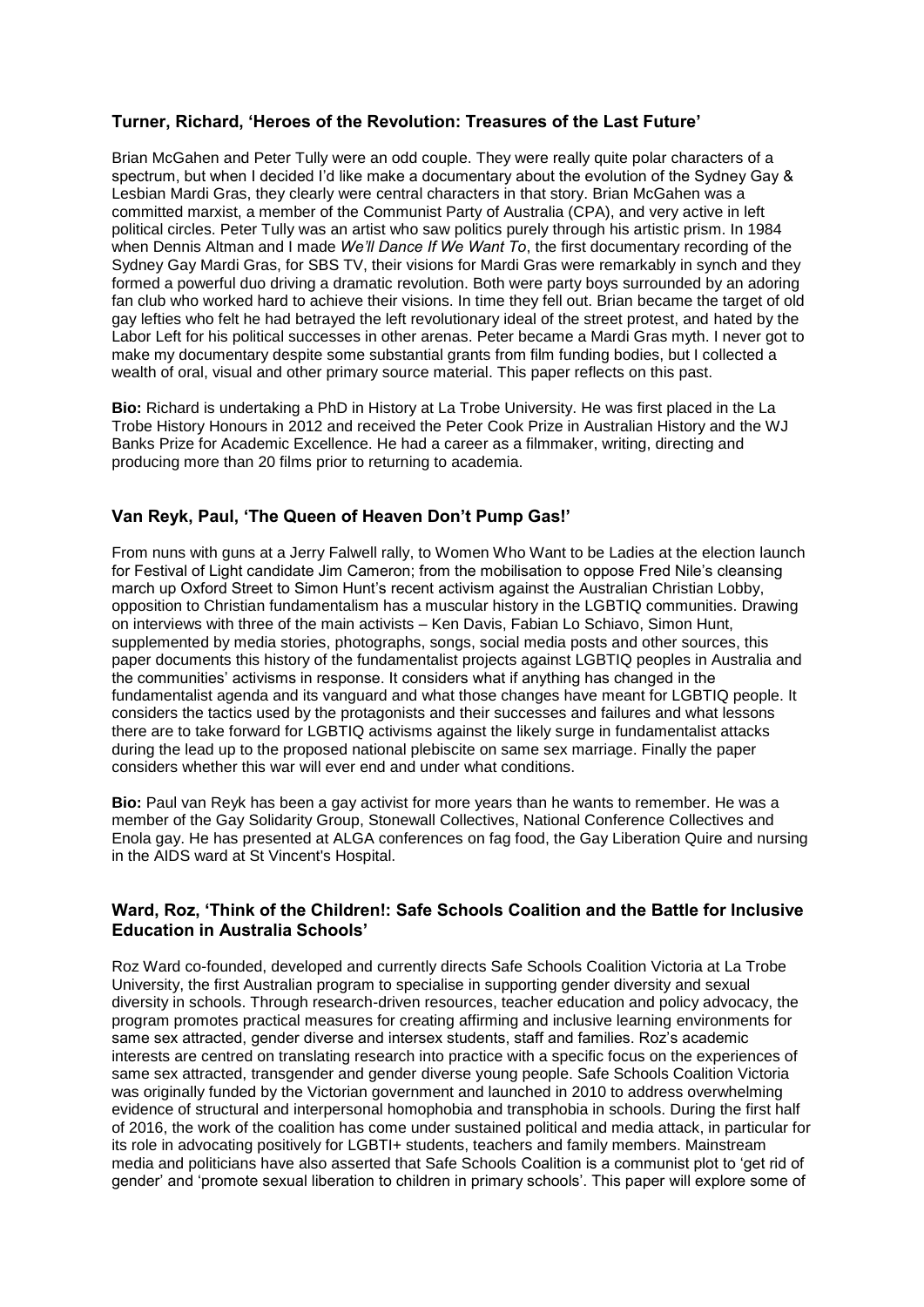the perceived 'controversial' content produced by Safe Schools Coalition, as well as how the attacks on Safe Schools form part of a broader political discourse of 'protecting children from harm'. Finally, the paper considers the historical and ongoing use of political 'red-baiting' in culture wars around gender and sexuality to divide LGBTI and activist communities and refocus debate away from research based evidence.

**Bio:** Roz Ward co-founded, developed and currently directs Safe Schools Coalition Victoria at La Trobe University, the first Australian program to specialise in supporting gender diversity and sexual diversity in schools. Through research-driven resources, teacher education and policy advocacy, the program promotes practical measures for creating affirming and inclusive learning environments for same sex attracted, gender diverse and intersex students, staff and families. Roz's academic interests are centred on translating research into practice with a specific focus on the experiences of same sex attracted, transgender and gender diverse young people.

#### **Walsh, Russell**, '**TRANSMISSIONS: Reflections on an Exhibition and its Outcomes'**

The exhibition, TRANSMISSIONS | ARCHIVING HIV/AIDS | MELBOURNE 1979-2014, was mounted at the George Paton Gallery, University of Melbourne, July 14-25, 2014, and was timed to coincide with AIDS 2014, the 20th International AIDS Conference (July 20-25). The exhibition included artworks, documents, posters and other material retrieved from private collections and public archives, especially those of ALGA and The University of Melbourne. The displayed objects were offered as archaeological traces, shards and fragments of the varied cultural responses to the epidemic of HIV/AIDS in Melbourne and its impact upon one, and only one, of its affected communities: gay men. The exhibition also included a public program of papers and talks. TRANSMISSIONS was curated by Michael Graf and Russell Walsh. In this presentation, Russell Walsh will offer an illustrated overview of the exhibition, and suggest areas for future action, investigation and research that have emerged from it.

**Bio:** Russell Walsh's doctoral dissertation 'Obscenities offstage: Melbourne's gay saunas and the limits of representation' (VUT 2007) is accessible online. In 2014, he curated with Michael Graf the exhibition TRANSMISSIONS | ARCHIVING HIV/AIDS | MELBOURNE 1979-2014.

# **Watkins, Gareth, 'Doin' It For Ourselves'**

A few years ago, as a media producer/storyteller, you needed to have two key elements to get your story to its audience – a funder and a broadcaster. But what if the stories you wanted to tell (and hear) involved people on the margins of our very heteronormative society? And how do you react to funders saying it needs to attract a mainstream audience or broadcasters saying if you let in one minority they'll all want a go! Luckily, through the development of recording and internet technologies the media landscape has been democratised. In this presentation founder of the non-profit website PrideNZ.com, Gareth Watkins, will chart the beginnings of this unique DIY [do-it-yourself] LGBTI/rainbow story-sharing website, it's role as a documenter, educator and enabler. He will discuss the power of first-hand narratives and peer-to-peer interviewing – an approach which is widely used in the recordings. Gareth will reflect on how the immediacy of online publication effects the level of detail achieved in interviews and some of the other differences of being an online collection vs long-term archive. The presentation will be highlight a number of powerful stories in the collection and finally explore what sustainability may mean in this DIY media environment. Author bio: Gareth Watkins has had a long involvement in the radio industry – spending many years engineering and producing documentaries for Radio New Zealand. He has worked in commercial radio and was Programme Director at New Zealand's first community radio station – Wellington Access Radio. Gareth's been granted a number of New Zealand Oral History Awards, and in 2007 was awarded a Winston Churchill Memorial Fellowship to study community media in California. In 2009 he founded PrideNZ.com – a non-profit website with over 700 LGBTI related recordings. He currently works as the Radio Collection Developer at Ngā Taonga Sound & Vision – New Zealand's national audio-visual archive.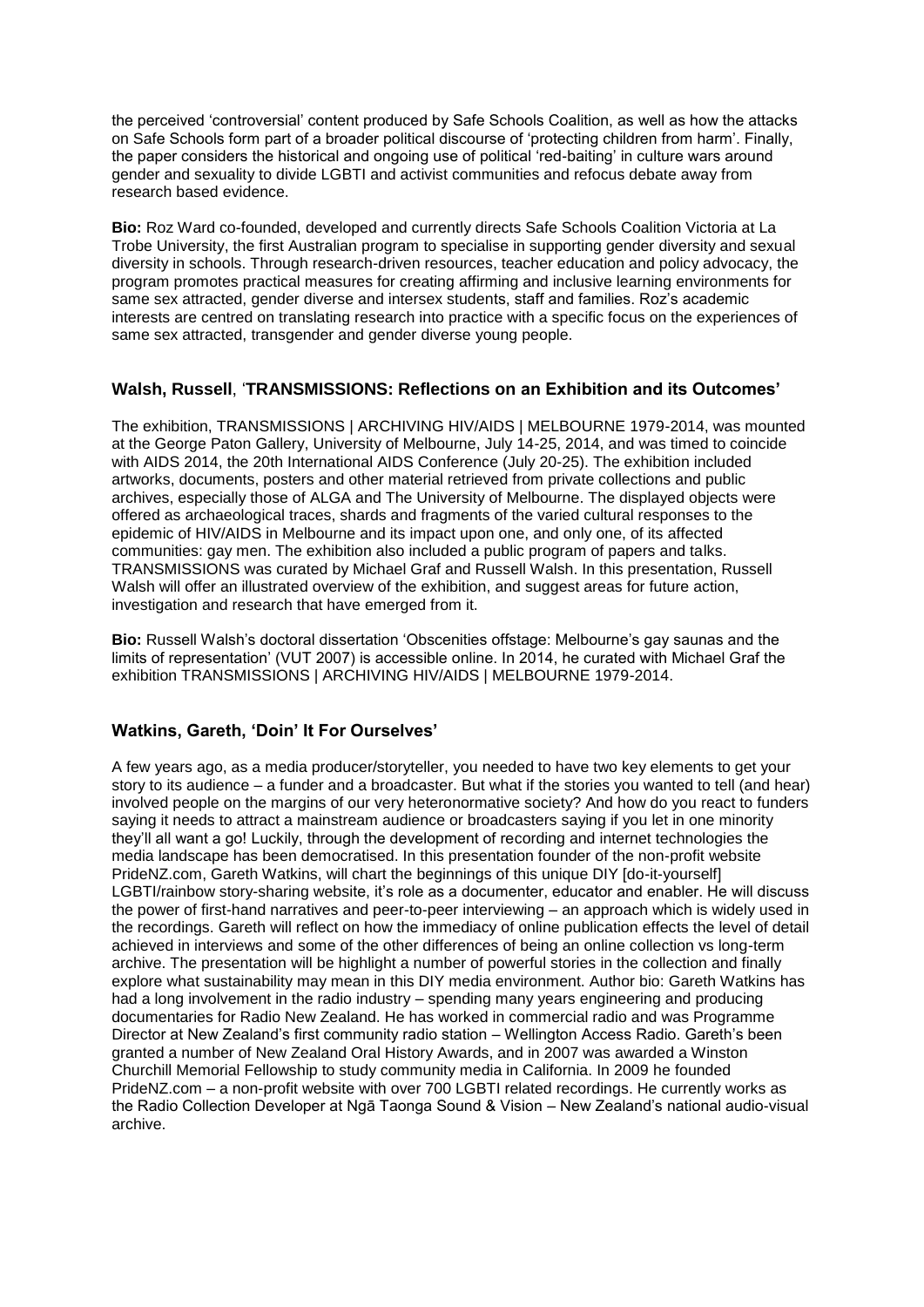**Bio:** Gareth Watkins has had a long involvement in the radio industry – spending many years engineering and producing documentaries for Radio New Zealand. He has worked in commercial radio and was Programme Director at New Zealand's first community radio station – Wellington Access Radio. Gareth's been granted a number of New Zealand Oral History Awards, and in 2007 was awarded a Winston Churchill Memorial Fellowship to study community media in California. In 2009 he founded PrideNZ.com – a non-profit website with over 700 LGBTI related recordings. He currently works as the Radio Collection Developer at Ngā Taonga Sound & Vision – New Zealand's national audio-visual archive.

#### **Wijaya, Hendri Yulius, '(Trans) National Subjectivity and Illiberal Resistance: The History of the First Indonesian Gay Organization'**

This essay aims to explore the history of the first Indonesian gay liberation organization, and to highlight its dynamic interaction in a wider Indonesian sociopolitical context. Although homosexuality is not illegal, it has been deemed to be a deviant Western invention, irreconcilable with Indonesian culture. I believe this presents an opportunity to investigate Indonesian social minority consciousness and its concomitant differences with Western gay movements. As the gay identity itself appears to have emerged in the 1970s, the Indonesian Lesbian, Gay, Bisexual, and Transgender (LGBT) movement developed through the establishment of a male-to-female transgender (*waria*) organization in the late 1960s by the government. This *waria* organization had preceded the birth of Lambda Indonesia (LI)—the first Indonesian gay organization in 1982.

Although LI was inspired greatly by Western gay discourses, LI distinguished itself as particularly 'Indonesia' (*khas Indonesia*) and aimed to restore the traditions of same-sex compassion that were respected in the ancient Indonesia, combined with the new gay liberation consciousness from the West. Consequently, the early Indonesian gay activists were not truly focused on seeking and defending equal rights, but rather on education and information dissemination to pragmatically achieve emancipation in families, societies, workplaces, and schools. Furthermore, *coming out* and 'legal partnership' were also not a primary goal of the early Indonesian gay activism. This leads to the illiberal and pragmatic type of resistance, which highlights the significant differences of historicalcultural context and subjectivity of Indonesian gay men. In order to examine the early Indonesian gay movement, my research methodology is a textual analysis of 8 (eight) editions of *G: Gaya Hidup Ceria* zines published (dated from August 1, 1982- November 8, 1984) produced by LI. In addition, I also use *Memberi Suara pada Yang Bisu*—the collection of articles written by Dr. Dede Oetomo, one of the founders of LI. This anthology consists of 48 articles and papers published in several zines and conferences from 1980 up to 1999. These archives serve as primary key references to the earlier idea of Indonesian gay emancipation.

**Bio:** Hendri Yulius is the author of *Coming Out* and a lecturer of gender and sexuality studies in Indonesia. He obtained Masters in Public Policy from the National University of Singapore and is currently pursuing Masters by Research in Gender and Cultural Studies in the University of Sydney. Prior to continuing his studies, he worked in the development sector, as a consultant, researcher and officer in the UNDP Indonesia, The Asia Foundation-Farsight Indonesia, TNP2K (the National Team of the Acceleration of Poverty Reduction). His publications appeared in the *Jakarta Post*, *Esquire Indonesia*, Majalah Tempo, Koran Tempo, Jurnal Perempuan, Indonesia at Melbourne, The Conversation, New Mandala, and The Huffington Post's Queer Voice, Rappler, and the Magdalene. He is interested in queer studies, feminism, literary studies, Indonesian LGBT movements, and sexual politics in Indonesia.

#### **Willett, Graham, 'Challenge and Response: Gay Liberation and its Enemies in the Late 1970s'**

By the late 1970s, a decade of lesbian and gay activism was starting to show results in Australia. Although law reform was proceeding only spasmodically a profound cultural shift was well underway. Public opinion, professional opinion and significant institutions were starting to shift towards acceptance of gay and lesbian people and their rights.

It was in this context that the Australian Right, drawing on US models, launched a sustained effort to reverse the gains of the previous decades launching what we would now call a Culture War. Its